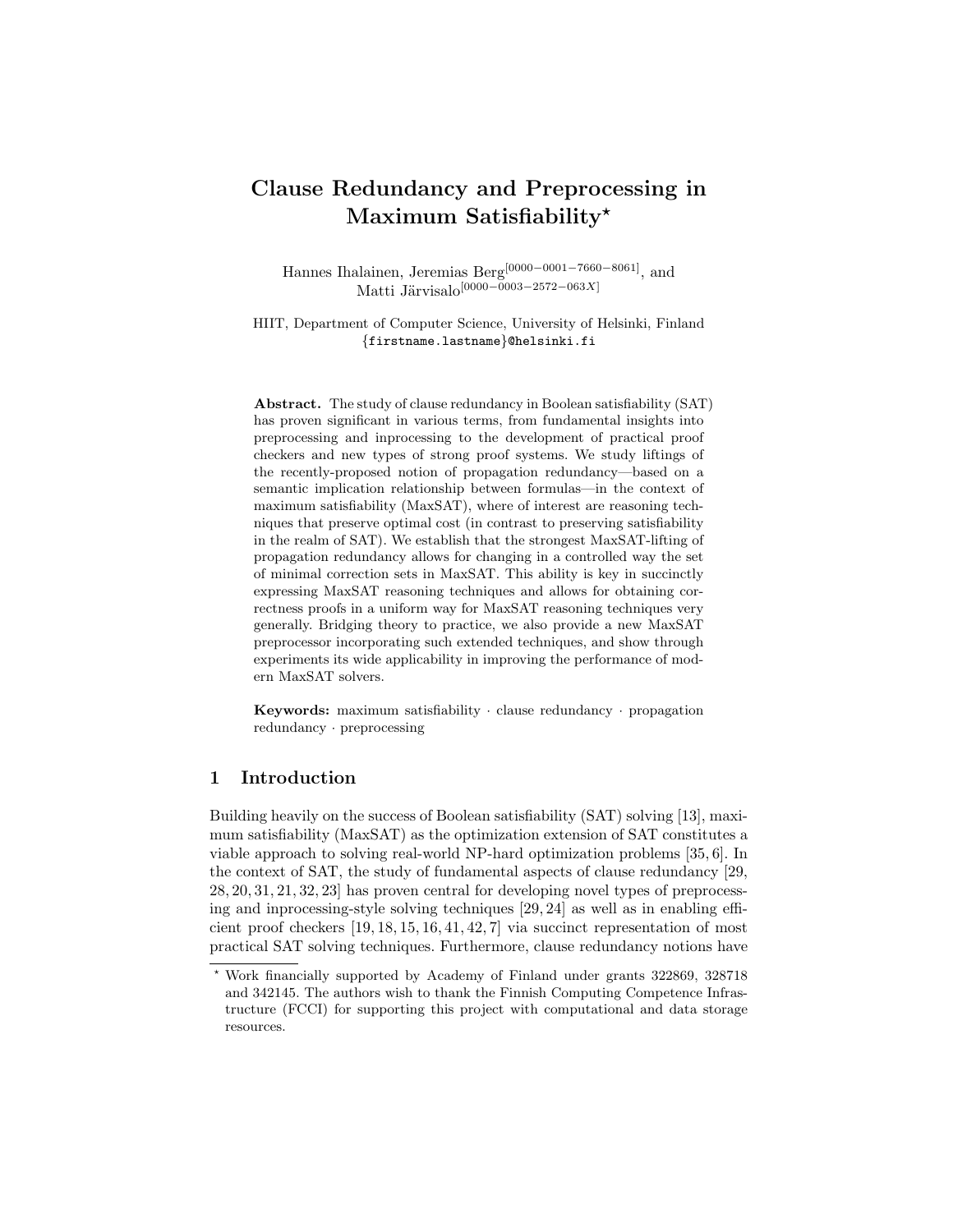been shown to give rise to very powerful proof systems, going far beyond resolution [22, 23, 30]. In contrast to viewing clause redundancy through the lens of logical entailment, the redundancy criteria developed in this line of work are based on a semantic implication relationship between formulas, making them desirably efficient to decide and at the same time are guaranteed to merely preserve satisfiability rather than logical equivalence.

The focus of this work is the study of clause redundancy in the context of MaxSAT through lifting recently-proposed variants of the notion of propagation redundancy [23] based on a semantic implication relationship between formulas from the realm of SAT. The study of such liftings is motivated from several perspectives. Firstly, earlier it has been shown that a natural MaxSAT-lifting called SRAT [10] of the redundancy notion of the notion of resolution asymmetric tautologies (RAT) [29] allows for establishing the general correctness of MaxSAT-liftings of typical preprocessing techniques in SAT solving [14], alleviating the need for correctness proofs for individual preprocessing techniques [8]. However, the need for preserving the optimal cost in MaxSAT—as a natural counterpart for preserving satisfiability in SAT—allows for developing MaxSATcentric preprocessing and solving techniques which cannot be expressed through SRAT [11, 2]. Capturing more generally such cost-aware techniques requires developing more expressive notions of clause redundancy. Secondly, due to the fundamental connections between solutions and so-called minimal corrections sets (MCSes) of MaxSAT instances [25, 8], analyzing the effect of clauses that are redundant in terms of expressive notions of redundancy on the MCSes of MaxSAT instances can provide further understanding on the relationship between the different notions and their fundamental impact on the solutions of MaxSAT instances. Furthermore, in analogy with SAT, more expressive redundancy notions may prove fruitful for developing further practical preprocessing and solving techniques for MaxSAT.

Our main contributions are the following. We propose natural liftings of the three recently-proposed variants PR, LPR and SPR of propagation redundancy in the context of SAT to MaxSAT. We provide a complete characterization of the relative expressiveness of the lifted notions CPR, CLPR and CSPR (C standing for cost for short) and of their impact on the set of MCSes in MaxSAT instances. In particular, while removing or adding clauses redundant in terms of CSPR and CLPR (the latter shown to be equivalent with SRAT) do not influence the set of MCSes underlying MaxSAT instances, CPR can in fact have an influence on MCSes. In terms of solutions, this result implies that CSPR or CLPR clauses can not remove minimal (in terms of sum-of-weights of falsified soft clauses) solutions of MaxSAT instances, while CPR clauses can.

The—theoretically greater—effect that CPR clauses have on the solutions of MaxSAT instances is key for succinctly expressing further MaxSAT reasoning techniques via CPR and allows for obtaining correctness proofs in a uniform way for MaxSAT reasoning techniques very generally; we give concrete examples of how CPR captures techniques not in the reach of SRAT. Bridging to practical preprocessing in MaxSAT, we also provide a new MaxSAT preprocessor ex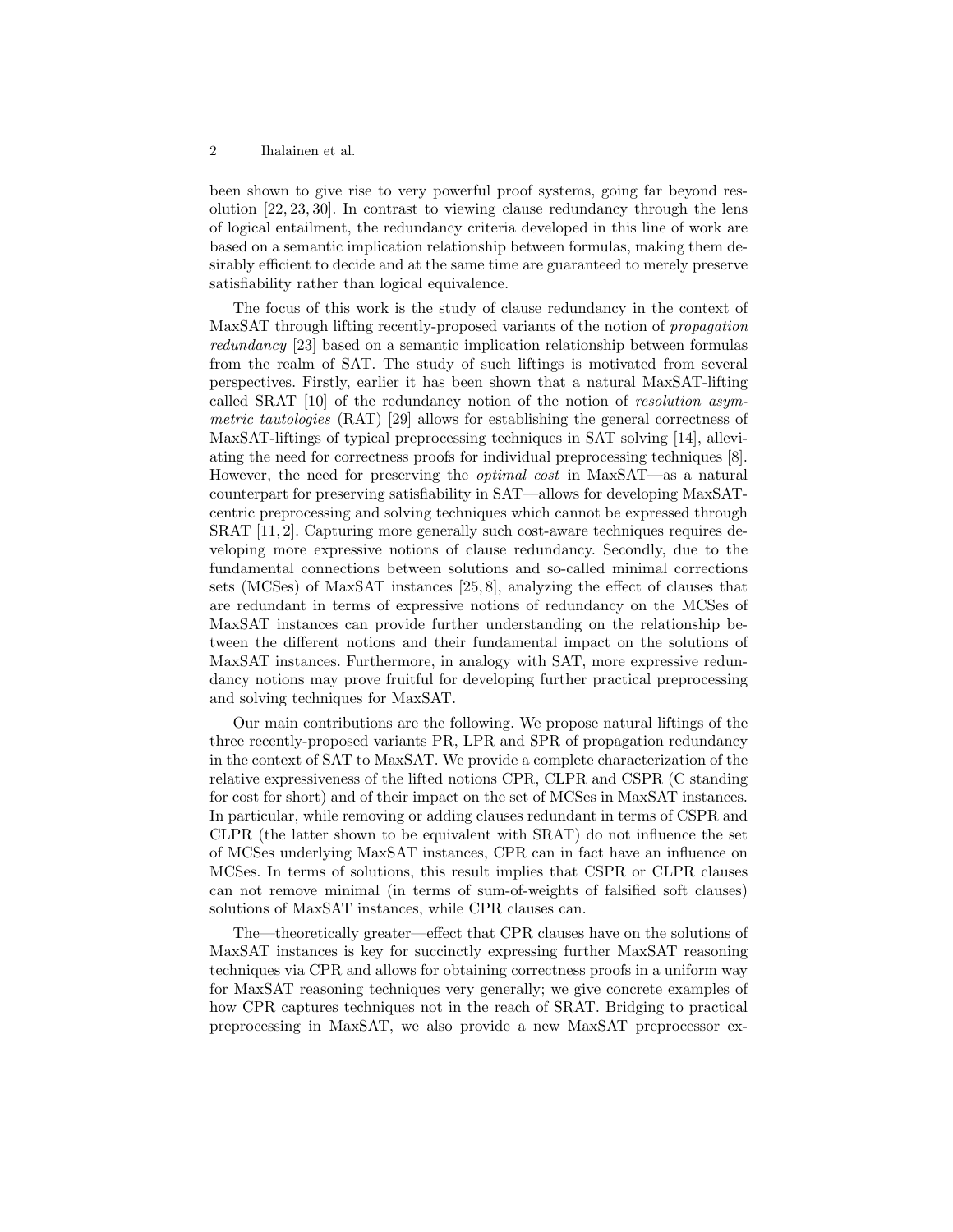tended with such techniques. Finally, we provide large-scale empirical evidence on the positive impact of the preprocessor on the runtimes of various modern MaxSAT solvers, covering both complete and incomplete approaches, suggesting that extensive preprocessing going beyond the scope of SRAT appears beneficial to integrate for speeding up modern MaxSAT solvers.

An extended version of this paper, with formal proofs missing from this version, is available via the authors' homepages.

# 2 Preliminaries

**SAT.** For a Boolean variable x there are two literals, the positive x and the negative  $\neg x$ , with  $\neg \neg l = l$  for a literal l. A clause C is a set (disjunction) of literals and a CNF formula  $F$  a set (conjunction) of clauses. We assume that all clauses are non-tautological, i.e., do not contain both a literal and its negation. The set  $var(C) = \{x \mid x \in C \text{ or } \neg x \in C\}$  consists of the variables of the literals in C. The set of variables and literals, respectively, of a formula are  $var(F) = \bigcup_{C \in F} var(C)$  and  $\text{lit}(F) = \bigcup_{C \in F} C$ , respectively. For a set L of literals, the set  $\neg L = \{\neg l \mid l \in L\}$  consists of the negations of the literals in L.

A *(truth)* assignment  $\tau$  is a set of literals for which  $x \notin \tau$  or  $\neg x \notin \tau$  for any variable x. For a literal l we denote  $l \in \tau$  by  $\tau(l) = 1$  and  $\neg l \in \tau$  by  $\tau(l) = 0$  or  $\tau(\neg l) = 1$  as convenient, and say that  $\tau$  assigns l the value 1 and 0, respectively. The set  $var(\tau) = \{x \mid x \in \tau \text{ or } \neg x \in \tau\}$  is the range of  $\tau$ , i.e., it consists of the variables  $\tau$  assigns a value for. For a set L of literals and an assignment  $\tau$ , the assignment  $\tau_L = (\tau \setminus \neg L) \cup L$  is obtained from  $\tau$  by setting  $\tau_L(l) = 1$  for all  $l \in L$  and  $\tau_L(l) = \tau(l)$  for all  $l \notin L$  assigned by  $\tau$ . For a literal  $l, \tau_l$  stands for  $\tau_{\{l\}}$ . An assignment  $\tau$  satisfies a clause  $C(\tau(C) = 1)$  if  $\tau \cap C \neq \emptyset$  or equivalently if  $\tau(l) = 1$  for some  $l \in C$ , and a CNF formula  $F(\tau(F) = 1)$  if it satisfies each clause  $C \in F$ . A CNF formula is satisfiable if there is an assignment that satisfies it, and otherwise unsatisfiable. The empty formula  $\top$  is satisfied by any truth assignment and the empty clause  $\perp$  is unsatisfiable. The Boolean satisfiability problem  $(SAT)$  asks to decide whether a given CNF formula  $F$  is satisfiable.

Given two CNF formulas  $F_1$  and  $F_2$ ,  $F_1$  entails  $F_2$  ( $F_1 \models F_2$ ) if any assignment  $\tau$  that satisfies  $F_1$  and only assigns variables of  $F_1$  (i.e. for which  $var(\tau) \subset var(F_1)$  can be extended into an assignment  $\tau^2 \supset \tau$  that satisfies  $F_2$ . The formulas are equisatisfiable if  $F_1$  is satisfiable iff  $F_2$  is. An assignment  $\tau$  is complete for a CNF formula F if  $var(F) \subset var(\tau)$ , and otherwise partial for F. The restriction  $F|_{\tau}$  of F wrt a partial assignment  $\tau$  is a CNF formula obtained by (i) removing from F all clauses that are satisfied by  $\tau$  and (ii) removing from the remaining clauses of F literals l for which  $\tau(l) = 0$ . Applying unit propagation on F refers to iteratively restricting F by  $\tau = \{l\}$  for a unit clause (clause) with a single literal)  $(l) \in F$  until the resulting (unique) formula, denoted by  $UP(F)$ , contains no unit clauses or some clause in F becomes empty. We say that unit propagation on  $F$  derives a conflict if  $UP(F)$  contains the empty clause. The formula  $F_1$  implies  $F_2$  under unit propagation  $(F_1 \vdash_1 F_2)$  if, for each  $C \in F_2$ ,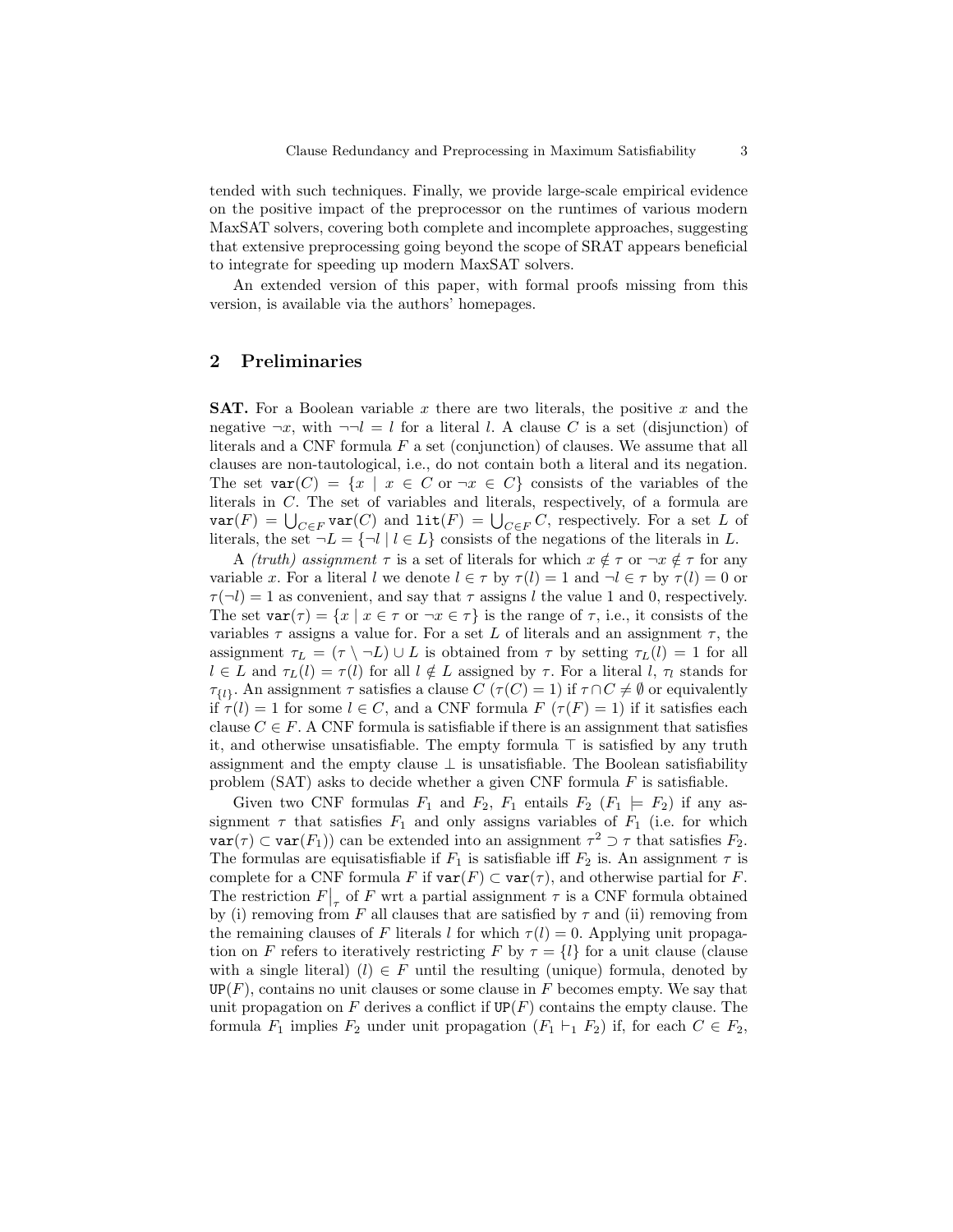unit propagation derives a conflict in  $F_1 \wedge \{(\neg l) \mid l \in C\}$ . Note that  $F_1 \vdash_1 F_2$ implies  $F_1 \models F_2$ , but not vice versa in general.

Maximum Satisfiability. An instance  $\mathcal{F} = (\mathcal{F}_H, \mathcal{F}_S, w)$  of (weighted partial) maximum satisfiability (MaxSAT for short) consists of two CNF formulas, the hard clauses  $\mathcal{F}_H$  and the soft clauses  $\mathcal{F}_S$ , and a weight function  $w: \mathcal{F}_S \to \mathbb{N}$  that assigns a positive weight to each soft clause.

Without loss of generality, we assume that every soft clause  $C \in \mathcal{F}_S$  is unit<sup>1</sup>. The set of blocking literals  $\mathcal{B}(\mathcal{F}) = \{l \mid (\neg l) \in \mathcal{F}_S\}$  consists of the literals l the negation of which occurs in  $\mathcal{F}_S$ . The weight function w is extended to blocking literals by  $w(l) = w((\neg l))$ . Without loss of generality, we also assume that  $l \in \text{lit}(\mathcal{F}_H)$  for all  $l \in \mathcal{B}(\mathcal{F})^2$ . Instead of using the definition of MaxSAT in terms of hard and soft clauses, we will from now on view a MaxSAT instance  $\mathcal{F} = (\mathcal{F}_H, \mathcal{B}(\mathcal{F}), w)$  as a set  $\mathcal{F}_H$  of hard clauses, a set  $\mathcal{B}(\mathcal{F})$  of blocking literals and a weight function  $w: \mathcal{B}(F) \to \mathbb{N}$ .

Any complete assignment  $\tau$  over  $var(\mathcal{F}_H)$  that satisfies  $\mathcal{F}_H$  is a solution to F. The cost  $COST(\mathcal{F}, \tau) = \sum_{l \in \mathcal{B}(\mathcal{F})} \tau(l) w(l)$  of a solution  $\tau$  is the sum of weights of blocking literals it assigns to  $1^3$ . The cost of a complete assignment  $\tau$  that does not satisfy  $\mathcal{F}_H$  is defined as  $\infty$ . The cost of a partial assignment  $\tau$  over  $var(\mathcal{F}_H)$  is defined as the cost of smallest-cost assignments that are extensions of  $\tau$ . A solution  $\tau^o$  is optimal if  $\text{COST}(\mathcal{F}, \tau^o) \leq \text{COST}(\mathcal{F}, \tau)$  holds for all solutions  $\tau$  of F. The cost of the optimal solutions of a MaxSAT instance is denoted by  $COST(\mathcal{F})$ , with  $COST(\mathcal{F}) = \infty$  iff  $\mathcal{F}_H$  is unsatisfiable. In MaxSAT the task is to find an optimal solution to a given MaxSAT instance.

*Example 1.* Let  $\mathcal{F} = (\mathcal{F}_H, \mathcal{B}(\mathcal{F}), w)$  be a MaxSAT instance with  $\mathcal{F}_H = \{(x \vee$  $(b_1), (\neg x \lor b_2), (y \lor b_3 \lor b_4), (z \lor \neg y \lor b_4), (\neg z) \}, \mathcal{B}(\mathcal{F}) = \{b_1, b_2, b_3, b_4\}$  having  $w(b_1) = w(b_4) = 1$ ,  $w(b_2) = 2$  and  $w(b_3) = 8$ . The assignment  $\tau =$  ${b_1, b_4, \neg b_2, \neg b_3, \neg x, \neg z, y}$  is an example of an optimal solution of F and has  $COST(\mathcal{F}, \tau) = COST(\mathcal{F}) = 2.$ 

With a slight abuse of notation, we denote by  $\mathcal{F} \wedge C = (\mathcal{F}_H \cup \{C\}, \mathcal{B}(\mathcal{F} \wedge$  $(C)$ , w) the MaxSAT instance obtained by adding a clause C to an instance  $\mathcal{F} = (\mathcal{F}_H, \mathcal{B}(\mathcal{F}), w)$ . Adding clauses may introduce new blocking literals but not change the weights of already existing ones, i.e.,  $\mathcal{B}(\mathcal{F}) \subset \mathcal{B}(\mathcal{F} \wedge C)$  and  $w^{\mathcal{F}}(l) = w^{\mathcal{F} \wedge C}(l)$  for all  $l \in \mathcal{B}(\mathcal{F})$ .

Correction Sets. For a MaxSAT instance F, a subset  $cs \subset \mathcal{B}(\mathcal{F})$  is a minimal correction set (MCS) of F if (i)  $\mathcal{F}_H \wedge \bigwedge_{l \in \mathcal{B}(\mathcal{F})\backslash \text{cs}} (\neg l)$  is satisfiable and (ii)  $\mathcal{F}_H \wedge$  $\bigwedge_{l\in\mathcal{B}(\mathcal{F})\backslash\mathrm{cs}_s}(\neg l)$  is unsatisfiable for every  $\mathrm{cs}_s \subsetneq \mathrm{cs}$ . In words, cs is an MCS if it

<sup>&</sup>lt;sup>1</sup> A soft clause C can be replaced by the hard clause  $C \vee x$  and soft clause  $(\neg x)$ , where x is a variable not in  $\text{var}(\mathcal{F}_H \wedge \mathcal{F}_S)$ , without affecting the costs of solutions.

 $^2$  Otherwise the instance can be simplified by unit propagating  $\neg l$  without changing the costs of solutions. As a consequence, any complete assignment for  $\mathcal{F}_H$  will be complete for  $\mathcal{F}_H \wedge \mathcal{F}_S$  as well.

<sup>&</sup>lt;sup>3</sup> This is equivalent to the sum of weights of soft clauses not satisfied by  $\tau$ .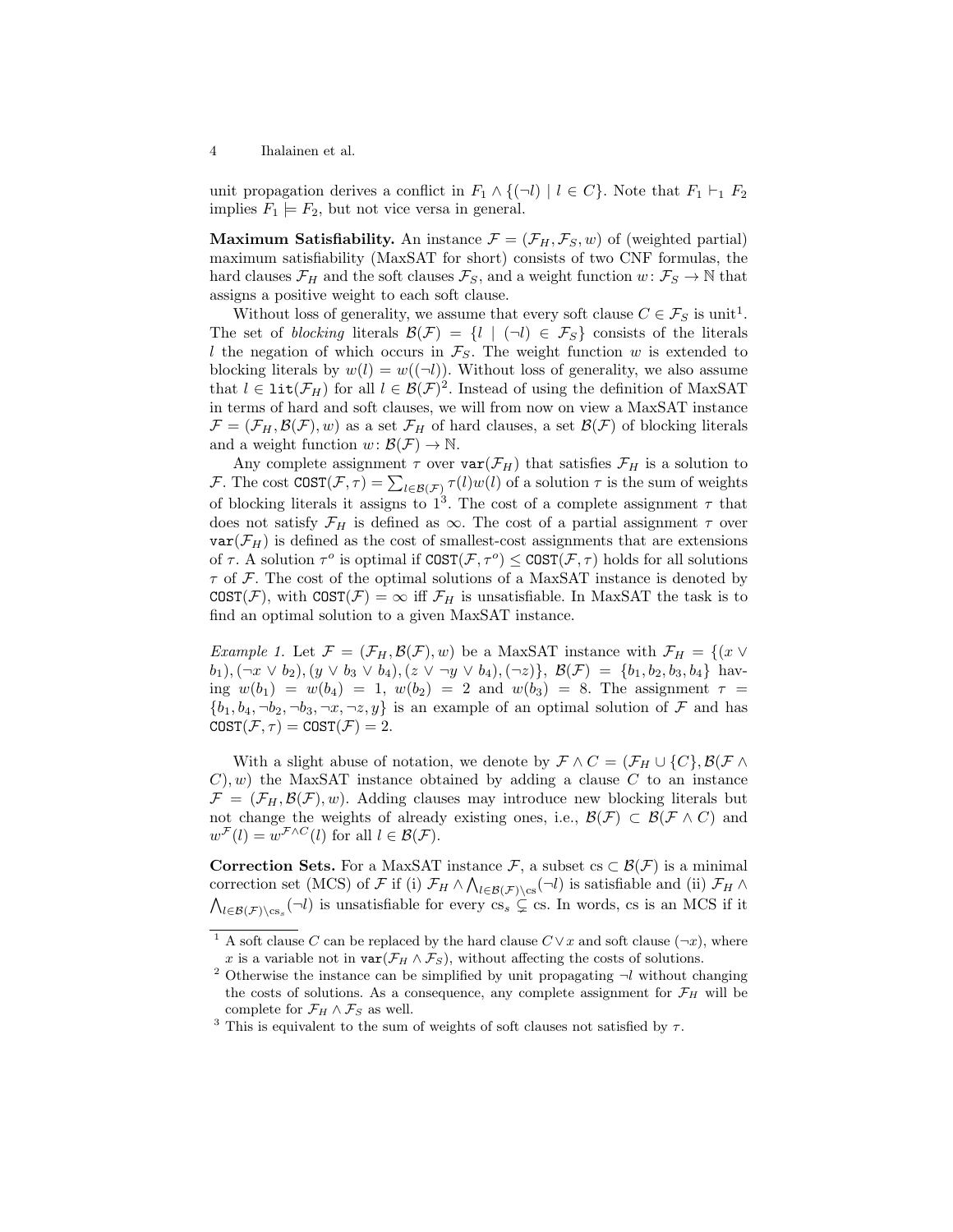is a subset-minimal set of blocking literals that is included in some solution  $\tau$  of  $\mathcal{F}.^4$  We denote the set of MCSes of  $\mathcal F$  by  $\mathsf{mcs}(\mathcal{F}).$ 

There is a tight connection between the MCSes and solutions of MaxSAT instances. Given an optimal solution  $\tau^o$  of a MaxSAT instance  $\mathcal{F}$ , the set  $\tau^o \cap$  $\mathcal{B}(\mathcal{F})$  is an MCS of F. In the other direction, for any  $cs \in \text{mcs}(\mathcal{F})$ , there is a (not necessary optimal) solution  $\tau^{cs}$  such that  $cs = \mathcal{B}(\mathcal{F}) \cap \tau^{cs}$  and  $COST(\mathcal{F}, \tau^{cs}) =$  $\sum_{l \in \text{cs}} w(l)$ .

Example 2. Consider the instance F from Example 1. The set  $\{b_1, b_4\} \in \text{mcs}(\mathcal{F})$ is an MCS of  $\mathcal F$  that corresponds to the optimal solution  $\tau$  described in Example 1. The set  $\{b_2, b_3\} \in \operatorname{mcs}(\mathcal{F})$  is another example of an MCS that instead corresponds to the solution  $\tau_2 = \{b_2, b_3, \neg b_1, \neg b_4, x, \neg z, \neg y\}$  for which  $COST(\mathcal{F}, \tau) = 10.$ 

### 3 Propagation Redundancy in MaxSAT

We extend recent work [23] on characterizing redundant clauses using semantic implication in the context of SAT to MaxSAT. In particular, we provide natural counterparts for several recently-proposed strong notions of redundancy in SAT to the context of MaxSAT and analyze the relationships between them.

In the context of SAT, the most general notion of clause redundancy is seemingly simple: a clause C is redundant for a formula  $F$  if it does not affect its satisfiability, i.e., clause C is redundant wrt a CNF formula F if F and  $F \wedge \{C\}$ are equisatisfiable [29, 20]. This allows for the set of satisfying assignments to change, and does not require preserving logical equivalence; we are only interested in satisfiability.

A natural counterpart for this general view in MaxSAT is that the cost of optimal solutions (rather than the set of optimal solutions) should be preserved.

**Definition 1.** A clause C is redundant wrt a MaxSAT instance  $\mathcal{F}$  if  $COST(\mathcal{F}) =$ COST $(\mathcal{F} \wedge C)$ .

This coincides with the counterpart in SAT whenever  $\mathcal{B}(\mathcal{F}) = \emptyset$ , since then the cost of a MaxSAT instance F is either 0 (if  $\mathcal{F}_H$  is satisfiable) or  $\infty$  (if  $\mathcal{F}_H$ is unsatisfiable). Unless explicitly specified, we will use the term "redundant" to refer to Definition 1.

Following [23], we say that a clause C blocks the assignment  $\neg C$  (and all assignments  $\tau$  for which  $\neg C \subset \tau$ ). As shown in the context of SAT [23], a clause C is redundant (in the equisatisfiability sense) for a CNF formula  $F$  if C does not block all of its satisfying assignments. The counterpart that arises in the context of MaxSAT from Definition 1 is that the cost of at least one of the solutions not blocked by C is no greater than the cost of  $\neg C$ .

**Proposition 1.** A clause C is redundant wrt a MaxSAT instance  $F$  if and only if there is an assignment  $\tau$  for which COST( $\mathcal{F} \wedge C, \tau$ ) = COST( $\mathcal{F}, \tau$ )  $\leq$  $COST(\mathcal{F}, \neg C)$ .

<sup>&</sup>lt;sup>4</sup> This is equivalent to a subset-minimal set of soft clauses falsified by  $\tau$ .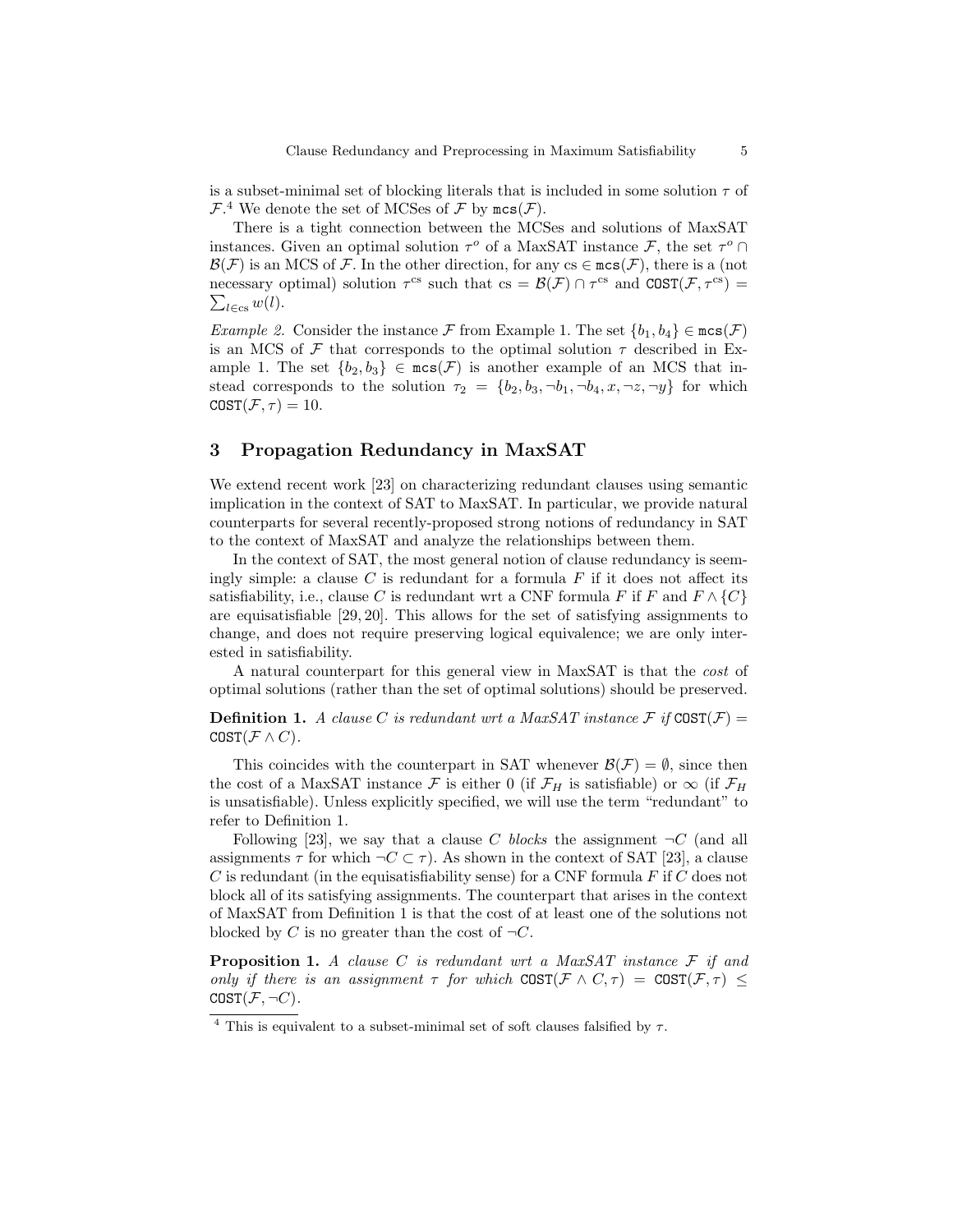The equality  $COST(\mathcal{F} \wedge C, \tau) = COST(\mathcal{F}, \tau)$  of Proposition 1 is necessary, as witnessed by the following example.

*Example 3.* Consider the MaxSAT instance  $\mathcal F$  detailed in Example 1, the clause  $C = (b_5)$  with  $b_5 \in \mathcal{B}(\mathcal{F} \wedge C)$  and the assignment  $\tau = \{b_5\}$ . Then  $2 =$  $COST(\mathcal{F}, \tau) \leq COST(\mathcal{F}, \neg C) = 2$  but C is not redundant since  $COST(\mathcal{F} \wedge C) =$  $2 + w^{\mathcal{F} \wedge C}(b_5) > 2 = \texttt{COST}(\mathcal{F}).$ 

Proposition 1 provides a sufficient condition for a clause C being redundant. Further requirements on the assignment  $\tau$  can be imposed without loss of generality.

**Theorem 1.** A non-empty clause C is redundant wrt a MaxSAT instance  $\mathcal{F} =$  $(\mathcal{F}_H, \mathcal{B}(\mathcal{F}), w)$  if and only if there is an assignment  $\tau$  such that (i)  $\tau(C) = 1$ , (ii)  $\mathcal{F}_H \big|_{-C} \models \mathcal{F}_H \big|_{\tau \in \mathcal{C}}$ (iii)  $\text{COST}(\mathcal{F} \wedge C, \tau) = \text{COST}(\mathcal{F}, \tau) \leq \text{COST}(\mathcal{F}, \neg C).$ 

As we will see later, a reason for including two additional conditions in Theorem 1 is to allow defining different restrictions of redundancy notions, some of which allow for efficiently identifying redundant clauses.

*Example 4.* Consider the instance  $\mathcal{F} = (\mathcal{F}_H, \mathcal{B}(\mathcal{F}), w)$  detailed in Example 1, a clause  $C = (\neg x \lor b_5)$  for a  $b_5 \in \mathcal{B}(\mathcal{F} \land C)$  and an assignment  $\tau = {\neg x, b_1}$ . Then:  $\tau(C) = 1, \{(b_2), (y \vee b_3 \vee b_4), (z \vee \neg y \vee b_4), (\neg z)\} = \mathcal{F}_H \big|_{\neg C} = \mathcal{F}_H \big|_{\tau} = \{(y \vee b_3 \vee b_4), (z \vee \neg y \vee b_4), (z \vee \neg z) \in \mathcal{F}_H \mid_{\tau} \subset \mathcal{F}_H \cup \{\tau \in \mathcal{F}_H\}$  $(b_4), (z \vee \neg y \vee b_4), (\neg z) \},$  and  $2 = \text{COST}(\mathcal{F} \wedge C, \tau) = \text{COST}(\mathcal{F}, \tau) \leq \text{COST}(\mathcal{F}, \neg C) = 3.$ We conclude that  $C$  is redundant.

In the context of SAT, imposing restrictions on the entailment operator and the set of assignments has been shown to give rise to several interesting redundancy notions which hold promise of practical applicability. These include three variants (LPR, SPR, and PR) of so-called (literal/set) propagation redundancy [23]. For completness we restate the definitions of these three notions. A clause C is LPR wrt a CNF formula F if there is a literal  $l \in C$  for which  $F|_{\neg C}$   $\vdash_1 F|_{(\neg C)_l}$ , SPR if the same holds for a subset  $L \subset C$ , and PR if there exists an assignment  $\tau$  that satisfies C and for which  $F|_{-C} \vdash_1 F|_{\tau}$ . With the help of Theorem 1, we obtain counterparts for these notions in the context of MaxSAT.

**Definition 2.** With respect to an instance  $\mathcal{F} = (\mathcal{F}_H, \mathcal{B}(\mathcal{F}), w)$ , a clause C is

- $\; cost \; literal \; propagation \; redundant \; (CLPR) \; (on \; l) \; there \; is \; a \; literal$  $l \in C$  for which either  $(i) \perp \in \mathrm{UP}(\mathcal{F}_H \big|_{\neg C})$  or  $(ii)$   $l \notin \mathcal{B}(\mathcal{F} \wedge C)$  and  $\mathcal{F}_H \big|_{\neg C} \vdash_1$  $\mathcal{F}_H\big|_{(-C)_l}$  ;
- $-$  cost set propagation redundant (CSPR) (on L) if there is a set L ⊂  $C\setminus\mathcal{B}(\mathcal{F}\wedge C)$  of literals for which  $\mathcal{F}_H\big|_{\neg C}\vdash_1\mathcal{F}_H\big|_{(\neg C)_L};$  and
- $\; cost \; propagation \; redundant \;(CPR) \; if \; there \; is \; an \; assignment \; \tau \; such \; that$ (i)  $\tau(C) = 1$ , (ii)  $\mathcal{F}_H \big|_{-C} \vdash_1 \mathcal{F}_H \big|_{\tau}$  and (iii)  $COST(\mathcal{F} \wedge C, \tau) = COST(\mathcal{F}, \tau) \leq COST(\mathcal{F}, \neg C).$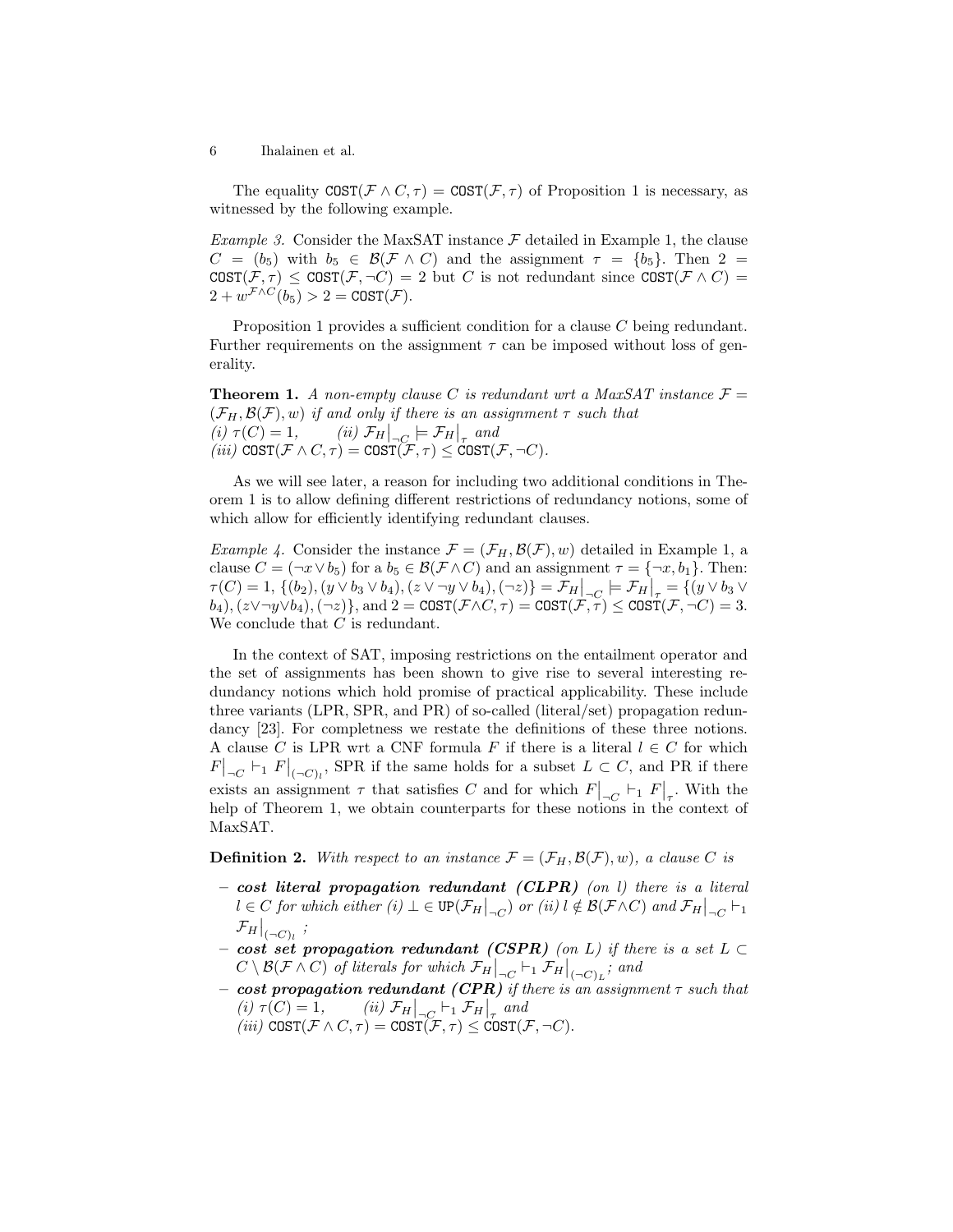*Example 5.* Consider again  $\mathcal{F} = (\mathcal{F}_H, \mathcal{B}(\mathcal{F}), w)$  from Example 1. The clause  $D = (b_1 \vee b_2)$  is CLPR wrt  $\mathcal{F}$  since  $\bot \in \mathrm{UP}(\mathcal{F}_H|_{\neg D})$  as  $\{(x), (\neg x)\} \subset \mathcal{F}_H|_{\neg D}$ . As for the redundant clause C and assignment  $\tau$  detailed in Example 3, we have that C is CPR, since  $\mathcal{F}_H|_{\tau} \subset \mathcal{F}_H|_{\tau_C}$  which implies  $\mathcal{F}_H|_{\tau_C} \vdash_1 \mathcal{F}_H|_{\tau_C}$ .

We begin the analysis of the relationship between these redundancy notions by showing that CSPR (and by extension CLPR) clauses also satisfy the MaxSAT-centric condition (iii) of Theorem 1. Assume that  $C$  is CSPR wrt a instance  $\mathcal{F} = (\mathcal{F}_H, \mathcal{B}(\mathcal{F}), w)$  on the set L.

**Lemma 1.** Let  $\tau \supset \neg C$  be a solution of F. Then,  $COST(\mathcal{F}, \tau) \geq COST(\mathcal{F}, \tau_L)$ .

The following corollary of Lemma 1 establishes that CSPR and CLPR clauses are redundant according to Definition 1.

Corollary 1.  $COST(\mathcal{F} \wedge C, (\neg C)_L) = COST(\mathcal{F}, (\neg C)_L) \leq COST(\mathcal{F}, \neg C)$ .

The fact that CPR clauses are redundant follows trivially from the fact that  $\mathcal{F}_H|_{-C} \vdash_1 \mathcal{F}_H|_{\tau}$  implies  $\mathcal{F}_H|_{-C} \models \mathcal{F}_H|_{\tau}$ . However, given a solution  $\omega$  that does not satisfy a CPR clause  $C$ , the next example demonstrates that the assignment  $\omega_{\tau}$  need not have a cost lower than  $\omega$ . Stated in another way, the example demonstrates that an observation similar to Lemma 1 does not hold for CPR clauses in general.

*Example 6.* Consider a MaxSAT instance  $\mathcal{F} = (\mathcal{F}_H, \mathcal{B}(\mathcal{F}), w)$  having  $\mathcal{F}_H =$  $\{(x \vee b_1), (\neg x, b_2)\}, \mathcal{B}(\mathcal{F}) = \{b_1, b_2\} \text{ and } w(b_1) = w(b_2) = 1. \text{ The clause } C =$ (x) is CPR wrt F, the assignment  $\tau = \{x, b_2\}$  satisfies the three conditions of Definition 2. Now  $\delta = \{\neg x, b_1\}$  is a solution of F that does not satisfy C for which  $\delta_{\tau} = \{x, b_1, b_2\}$  and  $1 = \text{COST}(\mathcal{F}, \delta) < 2 = \text{COST}(\mathcal{F}, \delta_{\tau}).$ 

Similarly as in the context of SAT, verifying that a clause is CSPR (and by extension CLPR) can be done efficiently. However, in contrast to SAT, we conjecture that verifying that a clause is CPR can not in the general case be done efficiently, even if the assignment  $\tau$  is given. While we will not go into detail on the complexity of identifying CPR clauses, the following proposition gives some support for our conjecture.

**Proposition 2.** Let F be an instance and  $k \in \mathbb{N}$ . There is another instance  $\mathcal{F}^M$ , a clause C, and an assignment  $\tau$  such that C is CPR wrt  $\mathcal{F}^M$  if and only if  $COST(\mathcal{F}) > k$ .

As deciding if  $COST(\mathcal{F}) \geq k$  is NP-complete in the general case, Proposition 2 suggests that it may not be possible to decide in polynomial time if an assignment  $\tau$  satisfies the three conditions of Definition 2 unless P=NP. This is in contrast to SAT, where verifying propagation redundancy can be done in polynomial time if the assignment  $\tau$  is given, but is NP-complete if not [24].

The following observations establish a more precise relationship between the redundancy notions. For the following, let  $RED(F)$  denote the set of clauses that are redundant wrt a MaxSAT instance  $\mathcal F$  according to Definition 1. Analogously, the sets  $CPR(\mathcal{F})$ ,  $CSPR(\mathcal{F})$  and  $CLPR(\mathcal{F})$  consist of the clauses that are CPR, CSPR and CLPR wrt  $F$ , respectively.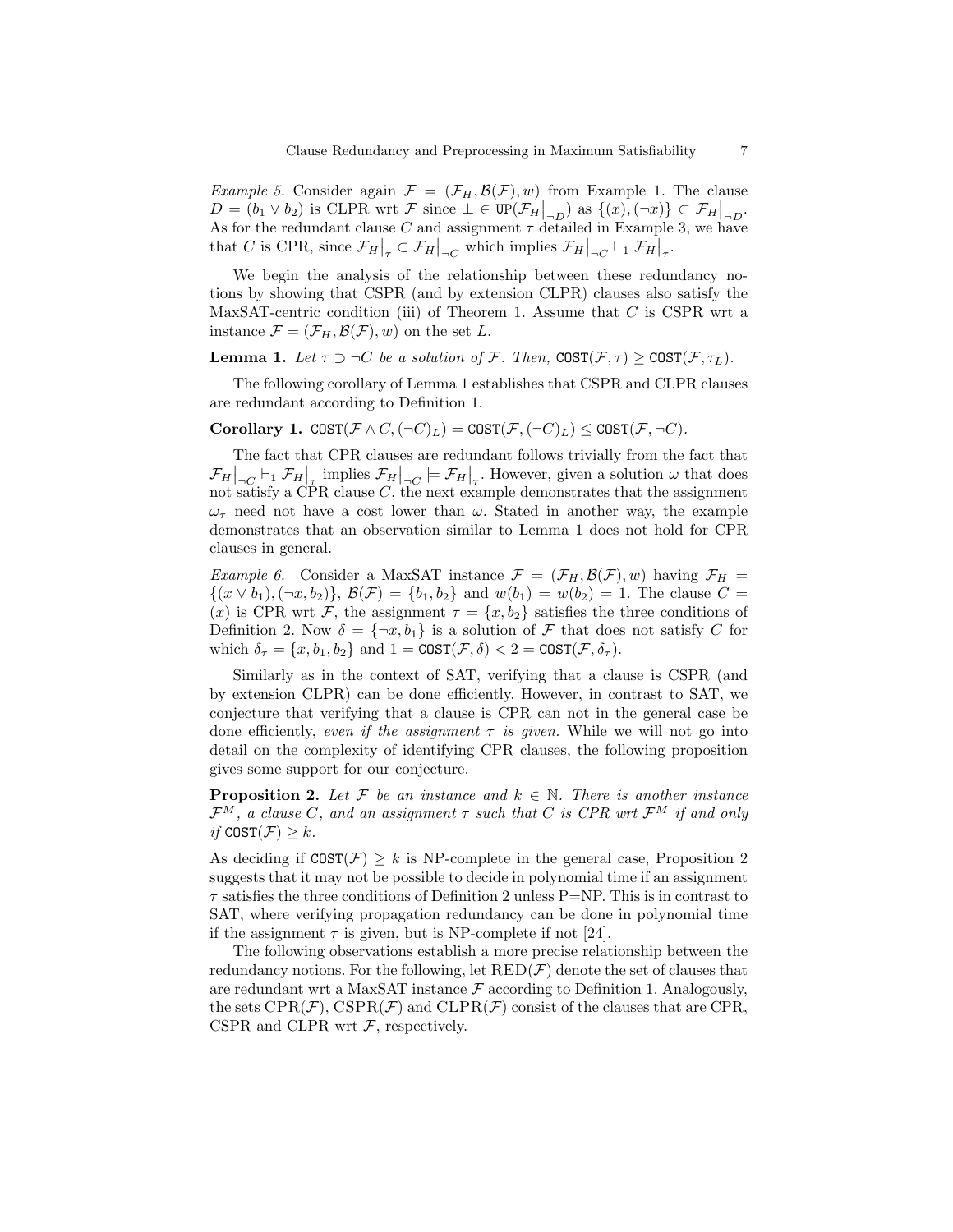**Observation 1** CLPR( $\mathcal{F}$ )  $\subset$  CSPR( $\mathcal{F}$ )  $\subset$  CPR( $\mathcal{F}$ )  $\subset$  RED( $\mathcal{F}$ ) holds for any MaxSAT instance F.

**Observation 2** There are MaxSAT instances  $\mathcal{F}_1$ ,  $\mathcal{F}_2$  and  $\mathcal{F}_3$  for which  $CLPR(\mathcal{F}_1) \subsetneq CSPR(\mathcal{F}_1)$ ,  $CSPR(\mathcal{F}_2) \subsetneq CPR(\mathcal{F}_2)$  and  $CPR(\mathcal{F}_3) \subsetneq RED(\mathcal{F}_3)$ .

The proofs of Observations 1 and 2 follow directly from known results in the context of SAT [23] by noting that any CNF formula can be viewed as an instance of MaxSAT without blocking literals.

For a MaxSAT-centric observation on the relationship between the redundancy notions, we note that the concept of redundancy and CPR coincide for any MaxSAT instance that has solutions.

**Observation 3** CPR( $\mathcal{F}$ ) = RED( $\mathcal{F}$ ) holds for any MaxSAT instance  $\mathcal{F}$  with  $COST(\mathcal{F}) < \infty$ .

We note that a result similar to Observation 3 could be formulated in the context of SAT. The SAT-counterpart would state that the concept of redundancy (in the equisatisfiability sense) coincides with the concept of propagation redundancy for SAT solving (defined e.g. in [23]) for satisfiable CNF formulas. However, assuming that a CNF formula is satisfiable is very restrictive in the context of SAT. In contrast, it is natural to assume that a MaxSAT instance admits solutions.

We end this section with a simple observation: adding a redundant clause C to a MaxSAT instance  $\mathcal F$  preserves not only optimal cost, but optimal solutions of  $\mathcal{F} \wedge C$  are also optimal solutions of  $\mathcal{F}$ . However, the converse need not hold; an instance  $\mathcal F$  might have optimal solutions that do not satisfy  $C$ .

*Example 7.* Consider an instance  $\mathcal{F} = (\mathcal{F}_H, \mathcal{B}(\mathcal{F}), w)$  with  $\mathcal{F}_H = \{(b_1 \vee b_2)\},\$  $\mathcal{B}(\mathcal{F}) = \{b_1, b_2\}$  and  $w(b_1) = w(b_2) = 1$ . The clause  $C = (\neg b_1)$  is CPR wrt F. In order to see this, let  $\tau = {\neg b_1, b_2}$ . Then  $\tau$  satisfies C (condition (i) of Definition 2). Furthermore,  $\tau$  satisfies  $\mathcal{F}_H$ , implying  $\mathcal{F}_H|_{-\mathcal{C}} \vdash_1 \mathcal{F}_H|_{\tau}$  (condition (ii)). Finally, we have that  $1 = \text{COST}(\mathcal{F}, \tau) = \text{COST}(\mathcal{F} \wedge C, \tau) \leq \text{COST}(\mathcal{F}, \neg C) = 1$ (condition (iii)). The assignment  $\delta = \{b_1, \neg b_2\}$  is an example of an optimal solution of  $\mathcal F$  that is not a solution of  $\mathcal F \wedge C$ .

# 4 Propagation Redundancy and MCSes

In this section, we analyze the effect of adding redundant clauses on the MCSes of MaxSAT instances. As the main result, we show that adding CSPR (and by extension CLPR) clauses to a MaxSAT instance  $\mathcal F$  preserves all MCSes while adding CPR clauses does not in general. Stated in terms of solutions, this means that adding CSPR clauses to  $\mathcal F$  preserves not only all optimal solutions, but all solutions  $\tau$  for which  $(\tau \cap \mathcal{B}(\mathcal{F})) \in \text{mcs}(\mathcal{F})$ , while adding CPR clauses only preserves at least one optimal solution.

Effect of CLPR Clauses on MCSes. MaxSAT-liftings of four specific SAT solving techniques (including bounded variable elimination and self-subsuming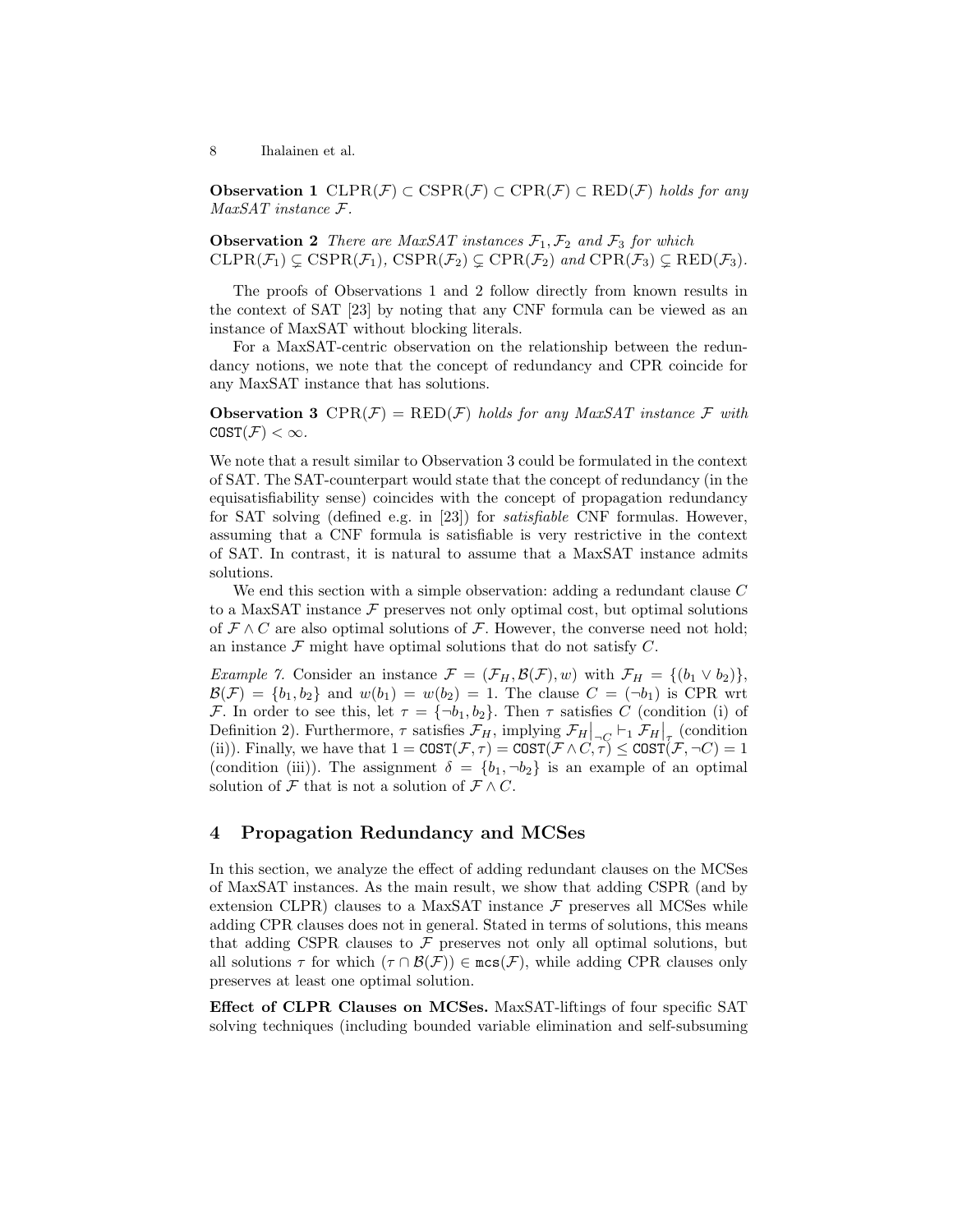resolution) were earlier proposed in [8]. Notably, the correctness of the liftings was shown individually for each of the techniques by arguing individually that applying one of the liftings does not change the set of MCSes of any MaxSAT instance. Towards a more generic understanding of optimal cost preserving MaxSAT preprocessing, in [10] the notion of solution resolution asymmetric tautologies (SRAT) was proposed as a MaxSAT-lifting of the concept of resolution asymmetric tautologies  $(RAT)$ . In short, a clause C is a SRAT clause for a MaxSAT instance  $\mathcal{F} = (\mathcal{F}_H, \mathcal{B}(\mathcal{F}), w)$  if there is a literal  $l \in C \setminus \mathcal{B}(\mathcal{F} \wedge C)$ such that  $\mathcal{F}_H \vdash_1 ((C \vee D) \setminus \{\neg l\})$  for every  $D \in \mathcal{F}_H$  for which  $\neg l \in D$ .

In analogy with RAT [29], SRAT was shown in [10] to allow for a general proof of correctness for natural MaxSAT-liftings of a wide range of SAT preprocessing techniques, covering among other the four techniques for which individual correctness proofs were provided in [8]. The generality follows essentially from the fact that the addition and removal of SRAT clauses preserves MCSes. The same observations apply to CLPR, as CLPR and SRAT are equivalent.

#### **Proposition 3.** A clause C is CLPR wrt  $\mathcal{F}$  iff it is SRAT wrt  $\mathcal{F}$ .

The proof of Proposition 3 follows directly from corresponding results in the context of SAT [23]. Informally speaking, a clause C is SRAT on a literal l iff it is RAT [29] on l and  $l \notin \mathcal{B}(\mathcal{F})$ . Similarly, a clause C is CLPR on a literal l iff it is LPR as defined in [23] on l and  $l \notin \mathcal{B}(F)$ . Proposition 3 together with previous results from [10] implies that the MCSes of MaxSAT instances are preserved under removing and adding CLPR clauses.

**Corollary 2.** If C is CLPR wrt F, then  $\text{mcs}(\mathcal{F}) = \text{mcs}(\mathcal{F} \wedge C)$ .

Effect of CPR Clauses on MCSes. We turn our attention to the effect of CPR clauses on the MCSes of MaxSAT instances. Our analysis makes use of the previously-proposed MaxSAT-centric preprocessing rule known as subsumed label elimination (SLE)  $[11, 33]$ <sup>5</sup>.

Definition 3. (Subsumed Label Elimination [11, 33]) Consider a MaxSAT instance  $\mathcal{F} = (\mathcal{F}_H, \mathcal{B}(\mathcal{F}), w)$  and a blocking literal  $l \in \mathcal{B}(\mathcal{F})$  for which  $\neg l \notin$  $\text{lit}(\mathcal{F}_H)$ . Assume that there is another blocking literal  $l_s \in \mathcal{B}(\mathcal{F})$  for which (1)  $\neg l_s \notin \text{lit}(\mathcal{F}_H)$ , (2)  $\{C \in \mathcal{F}_H | l \in C\} \subset \{C \in \mathcal{F}_H | l_s \in C\}$  and (3)  $w(l) \geq w(l_s)$ . The subsumed label elimination (SLE) rule allows adding  $(\neg l)$ to  $\mathcal{F}_H$ .

A specific proof of correctness of SLE was given in [11]. The following proposition provides an alternative proof based on CPR.

**Proposition 4 (Proof of correctness for SLE).** Let  $\mathcal F$  be a MaxSAT instance and assume that the blocking literals  $l, l_s \in \mathcal{B}(\mathcal{F})$  satisfy the three conditions of Definition 3. Then, the clause  $C = (\neg l)$  is CPR wrt  $\mathcal{F}$ .

<sup>&</sup>lt;sup>5</sup> Rephrased here using our notation.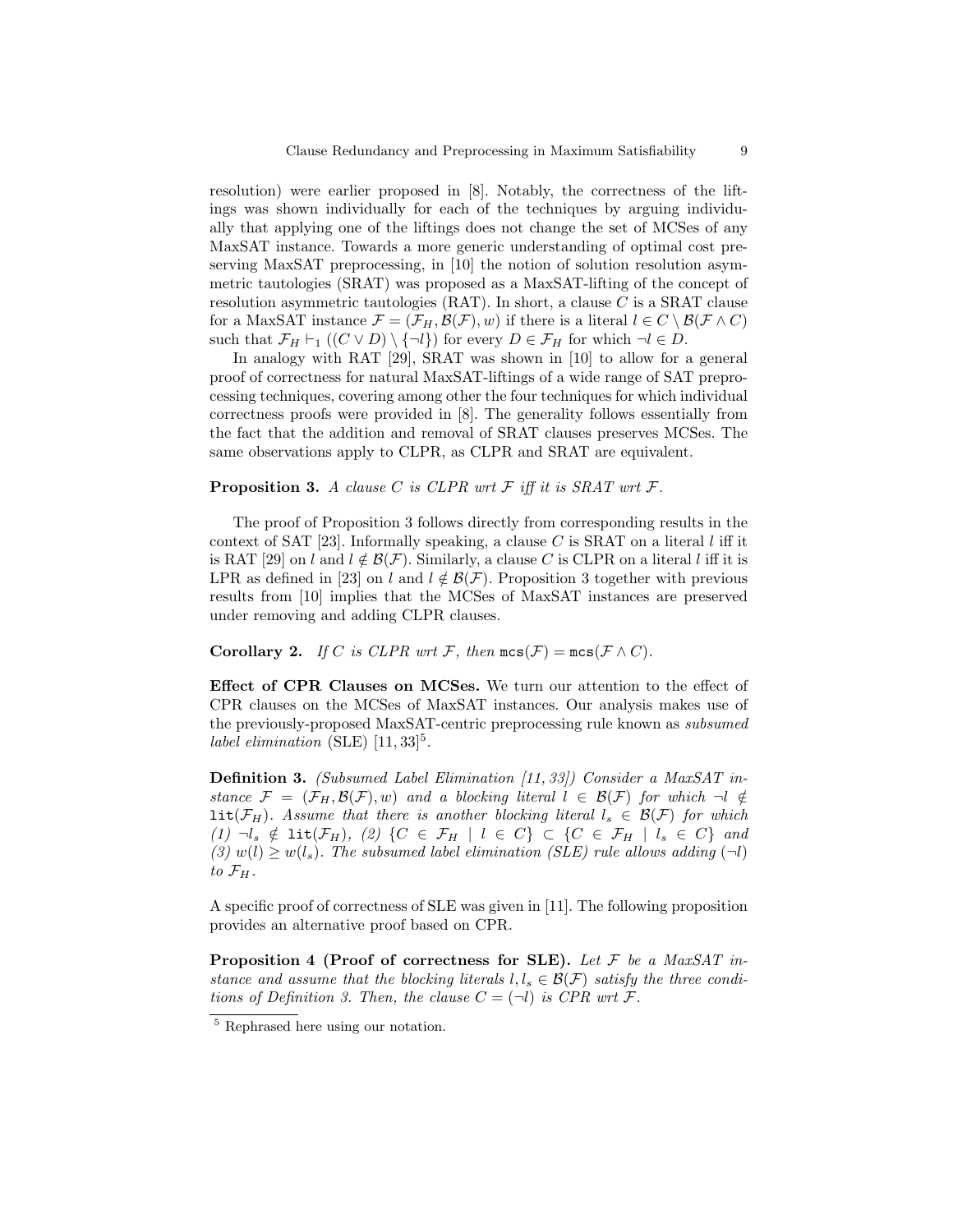*Proof.* We show that  $\tau = \{\neg l, l_s\}$  satisfies the three conditions of Definition 2. First  $\tau$  satisfies C (condition (i)). Conditions (1) and (2) of Definition 3 imply  $\mathcal{F}_H\big|_{\tau} \subset \mathcal{F}_H\big|_{\tau \subset \mathbb{R}}$  which in turn implies  $\mathcal{F}_H\big|_{\tau \subset \mathbb{R}} \subset \mathcal{F}_1$   $\mathcal{F}_H\big|_{\tau}$  (condition (ii)).

As for condition (iii), the requirement  $COST(\mathcal{F} \wedge C, \tau) = COST(\mathcal{F}, \tau)$  follows from  $\mathcal{B}(\mathcal{F} \wedge C) = \mathcal{B}(\mathcal{F})$ . Let  $\delta \supset \neg C$  be a complete assignment of  $\mathcal{F}_H$  for which  $COST(\mathcal{F}, \delta) = COST(\mathcal{F}, \neg C)$ . If  $COST(\mathcal{F}, \delta) = \infty$  then  $COST(\mathcal{F}, \tau) \leq COST(\mathcal{F}, \neg C)$ follows trivially. Otherwise  $\delta \setminus \neg C$  satisfies  $\mathcal{F}_H \big|_{\neg C}$  so by  $\mathcal{F}_H \big|_{\neg C} \vdash_1 \mathcal{F}_H \big|_{\tau}$  it satisfies  $\mathcal{F}_H\big|_{\tau}$  as well. Thus  $\delta^R = ((\delta \setminus \neg C) \setminus \{\neg l \mid l \in \tau\}) \cup \tau = (\delta \setminus \{l, \neg l, \neg l_s\}) \cup \{\neg l, l_s\}$ is an extension of  $\tau$  that satisfies  $\mathcal{F}_H$  and for which  $COST(\mathcal{F}, \tau) \leq COST(\mathcal{F}, \delta^R) \leq$  $COST(\mathcal{F},\delta)$  by condition (3) of Definition 3. Thereby  $\tau$  satisfies the conditions of Definition 2 so C is CPR wrt  $\mathcal{F}$ .

Example 8. The blocking literals  $b_3, b_4 \in \mathcal{B}(\mathcal{F})$  of the instance  $\mathcal F$  detailed in Example 1 satisfy the conditions of Definition 3. By Proposition 4 the clause  $(\neg b_3)$  is CPR wrt F.

In [11] it was shown that SLE does not preserve MCSes in general. By Corollary 2, this implies that SLE can not be viewed as the addition of CLPR clauses. Furthermore, by Proposition 4 we obtain the following.

**Corollary 3.** There is a MaxSAT instance  $\mathcal F$  and a clause C that is CPR wrt  $\mathcal F$  for which  $\mathsf{mcs}(\mathcal F)\neq \mathsf{mcs}(\mathcal F\wedge C)$ .

Effect of CSPR Clauses on MCSes. Having established that CLPR clauses preserve MCSes while CPR clauses do not, we complete the analysis by demonstrating that CSPR clauses preserve MCSes.

**Theorem 2.** Let  $\mathcal F$  be a MaxSAT instance and C a CSPR clause of  $\mathcal F$ . Then  $mcs(\mathcal{F}) = mcs(\mathcal{F} \wedge C).$ 

Theorem 2 follows from the following lemmas and propositions. In the following, let C be a clause that is CSPR wrt a MaxSAT instance  $\mathcal F$  on a set  $L \subset C \setminus \mathcal{B}(F \wedge C).$ 

**Lemma 2.** Let  $cs \subset \mathcal{B}(\mathcal{F})$ . If  $\mathcal{F}_H \wedge \bigwedge_{l \in \mathcal{B}(\mathcal{F}) \setminus cs} (\neg l)$  is satisfiable, then  $(\mathcal{F}_H \wedge C) \wedge \bigwedge_{l \in \mathcal{B}(\mathcal{F} \wedge C) \setminus cs} (\neg l)$  is satisfiable.

Lemma 2 helps in establishing one direction of Theorem 2.

Proposition 5. mcs( $\mathcal{F}$ ) ⊂ mcs( $\mathcal{F} \wedge C$ ).

*Proof.* Let cs  $\in$  mcs(*F*). Then  $\mathcal{F}_H \wedge \bigwedge_{l \in \mathcal{B}(\mathcal{F})\backslash cs} (\neg l)$  is satisfiable, which by Lemma 2 implies that  $(\mathcal{F}_H \wedge C) \wedge \bigwedge_{l \in \mathcal{B}(\mathcal{F} \wedge C) \setminus \text{cs}} (\neg l)$  is satisfiable.

To show that  $(\mathcal{F}_H \wedge C) \wedge \bigwedge_{l \in \mathcal{B}(\mathcal{F} \wedge C) \setminus \text{cs}_s} (\neg l)$  is unsatisfiable for any  $cs_s \subsetneq cs \subset$  $\mathcal{B}(\mathcal{F})$ , we note that any assignment satisfying  $(\mathcal{F}_H \wedge C) \wedge \bigwedge_{l \in \mathcal{B}(\mathcal{F} \wedge C) \setminus \text{cs}_s} (\neg l)$  would also satisfy  $\mathcal{F}_H \wedge \bigwedge_{l \in \mathcal{B}(\mathcal{F}) \setminus \text{cs}_s} (\neg l)$ , contradicting cs  $\in \text{mcs}(\mathcal{F})$ .

The following lemma is useful for showing inclusion in the other direction.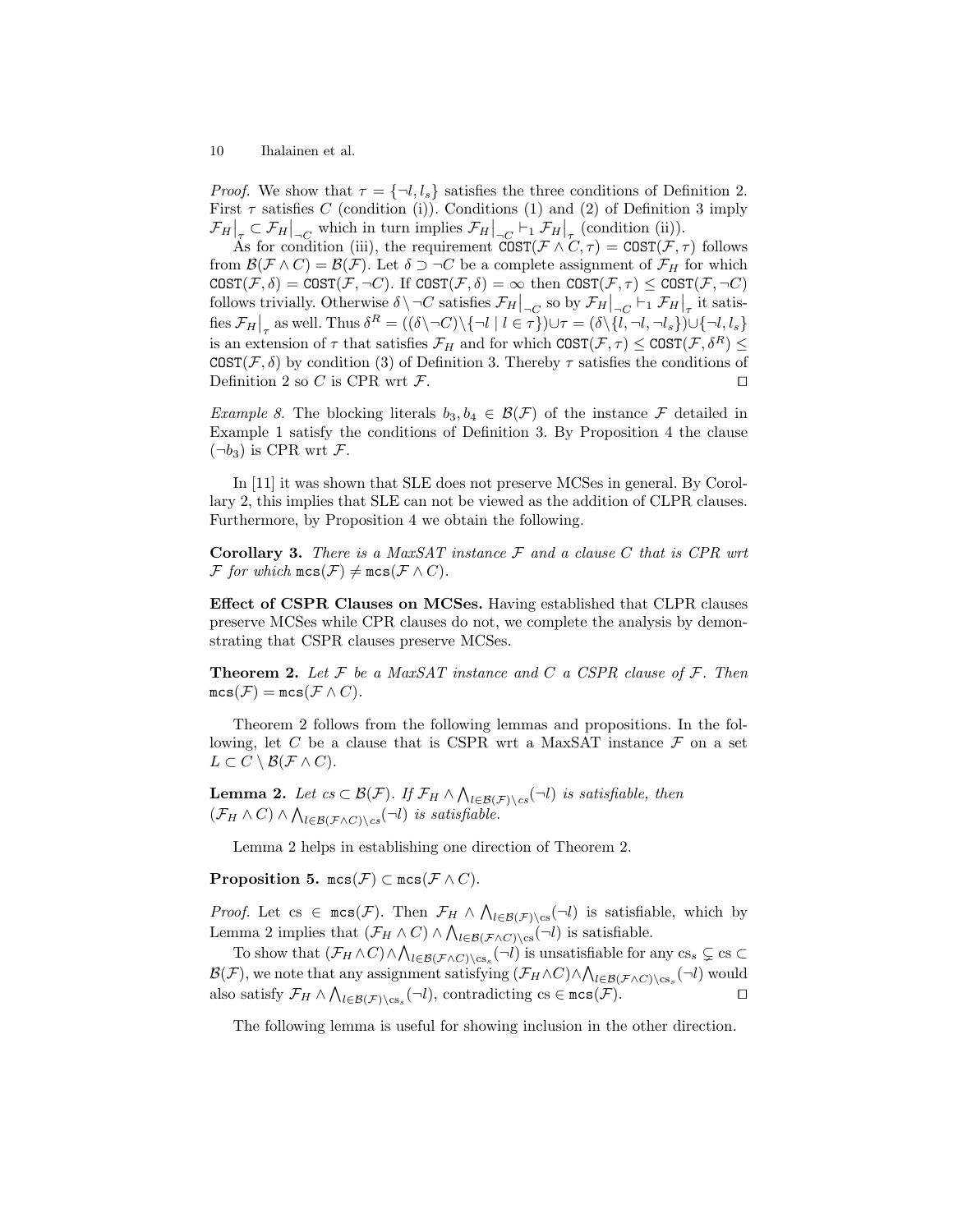**Lemma 3.** Let  $cs \in \text{mcs}(\mathcal{F} \wedge C)$ . Then  $cs \subset \mathcal{B}(\mathcal{F})$ .

Lemma 3 allows for completing the proof of Theorem 2.

Proposition 6. mcs( $\mathcal{F} \wedge C$ ) ⊂ mcs( $\mathcal{F}$ ).

*Proof.* Let cs  $\in$  mcs( $\mathcal{F} \wedge C$ ), which by Lemma 3 implies cs  $\subset \mathcal{B}(\mathcal{F})$ . Let  $\tau$ be a solution that satisfies  $(\mathcal{F}_H \wedge C) \wedge \bigwedge_{l \in \mathcal{B}(\mathcal{F} \wedge C) \setminus cs} (\neg l)$ . Then  $\tau$  satisfies  $\mathcal{F}_H \wedge$  $\bigwedge_{l\in\mathcal{B}(\mathcal{F})\backslash\text{cs}}(\neg l)$ . For contradiction, assume that  $\mathcal{F}_H \wedge \bigwedge_{l\in\mathcal{B}(\mathcal{F})\backslash\text{cs}_s}(\neg l)$  is satisfiable for some cs<sub>s</sub>  $\subsetneq$  cs. Then by Lemma 2,  $(\mathcal{F}_H \wedge C) \wedge \bigwedge_{l \in \mathcal{B}(\mathcal{F} \wedge C) \setminus cs_s} (\neg l)$  is satisfiable as well, contradicting cs  $\in$  mcs( $\mathcal{F} \wedge C$ ). Thereby cs  $\in$  mcs( $\mathcal{F}$ ).

Theorem 2 implies that SLE can not be viewed as the addition of CSPR clauses. In light of this, an interesting remark is that—in contrast to CPR clauses in general (recall Example 6)—the assignment  $\tau$  used in the proof of Proposition 4 can be used to convert any assignment that does not satisfy the CPR clause detailed in Definition 3 into one that does, without increasing its cost.

**Observation 4** Let  $F$  be a MaxSAT instance and assume that the blocking literals  $l, l_s \in \mathcal{B}(\mathcal{F})$  satisfy the three conditions of Definition 3. Let  $\tau = \{\neg l, l_s\}$ and consider any solution  $\delta \supset \neg C$  of F that does not satisfy the CPR clause  $C = (\neg l)$ . Then  $\delta_{\tau}$  is a solution of  $\mathcal{F} \wedge C$  for which COST $(\mathcal{F}, \delta_{\tau}) \leq \text{COST}(\mathcal{F}, \delta)$ .

# 5 CPR-based Preprocessing for MaxSAT

Mapping the theoretical observations into practical preprocessing, in this section we discuss through examples how CPR clauses can be used as a unified theoretical basis for capturing a wide variety of known MaxSAT reasoning rules, and how they could potentially help in the development of novel MaxSAT reasoning techniques.

Our first example is the so-called hardening rule [2, 17, 26, 8]. In terms of our notation, given a solution  $\tau$  to a MaxSAT instance  $\mathcal{F} = (\mathcal{F}_H, \mathcal{B}(\mathcal{F}), w)$  and a blocking literal  $l \in \mathcal{B}(\mathcal{F})$  for which  $w(l) > \text{COST}(\mathcal{F}, \tau)$ , the hardening rule allows adding the clause  $C = (\neg l)$  to  $\mathcal{F}_H$ .

The correctness of the hardening rule can be established with CPR clauses. More specifically, as  $COST(\mathcal{F}, \tau) < w(l)$  it follows that  $\tau(C) = 1$  (condition (i) of Definition 2). Since  $\tau$  satisfies  $\mathcal{F}$ , we have that  $\mathcal{F}_H\Big|_{\tau} = \top$  so  $\mathcal{F}_H\Big|_{\tau \subset \tau} \vdash_1 \mathcal{F}_H\Big|_{\tau}$ (condition (ii)). Finally, as  $COST(\mathcal{F}, \delta) \geq w(l) > COST(\mathcal{F}, \tau)$  holds for all  $\delta \supset \neg C$ it follows that  $COST(\mathcal{F}, \neg C) > COST(\mathcal{F}, \tau) = COST(\mathcal{F} \wedge C, \tau)$ . As such,  $(\neg l)$  is CPR clause wrt F. If fact, instead of assuming  $w(l) > \text{COST}(\mathcal{F}, \tau)$  it suffices to assume  $w(l) \geq \text{COST}(\mathcal{F}, \tau)$  and  $\tau(l) = 0$ .

The hardening rule can not be viewed as the addition of CSPR or CLPR clauses because it does not in general preserve MCSes.

Example 9. Consider the MaxSAT instance  $\mathcal F$  from Example 1 and a solution  $\tau = \{b_1, b_2, b_4, \neg b_3, \neg z, x, y\}$ . Since  $COST(\mathcal{F}, \tau) = 3 < 8 = w(b_3)$ , the clause  $(\neg b_3)$ is CPR. However,  $\mathsf{mcs}(\mathcal{F}) \neq \mathsf{mcs}(\mathcal{F} \wedge C)$  since the set  $\{b_2, b_3\} \in \mathsf{mcs}(\mathcal{F})$  is not an MCS of  $\mathcal{F} \wedge C$  as  $(\mathcal{F}_H \wedge C) \wedge \bigwedge_{l \in \mathcal{B}(\mathcal{F})\backslash \text{cs}} (\neg l) = (\mathcal{F}_H \wedge (\neg b_3)) \wedge (\neg b_1) \wedge (\neg b_4)$ is not satisfiable.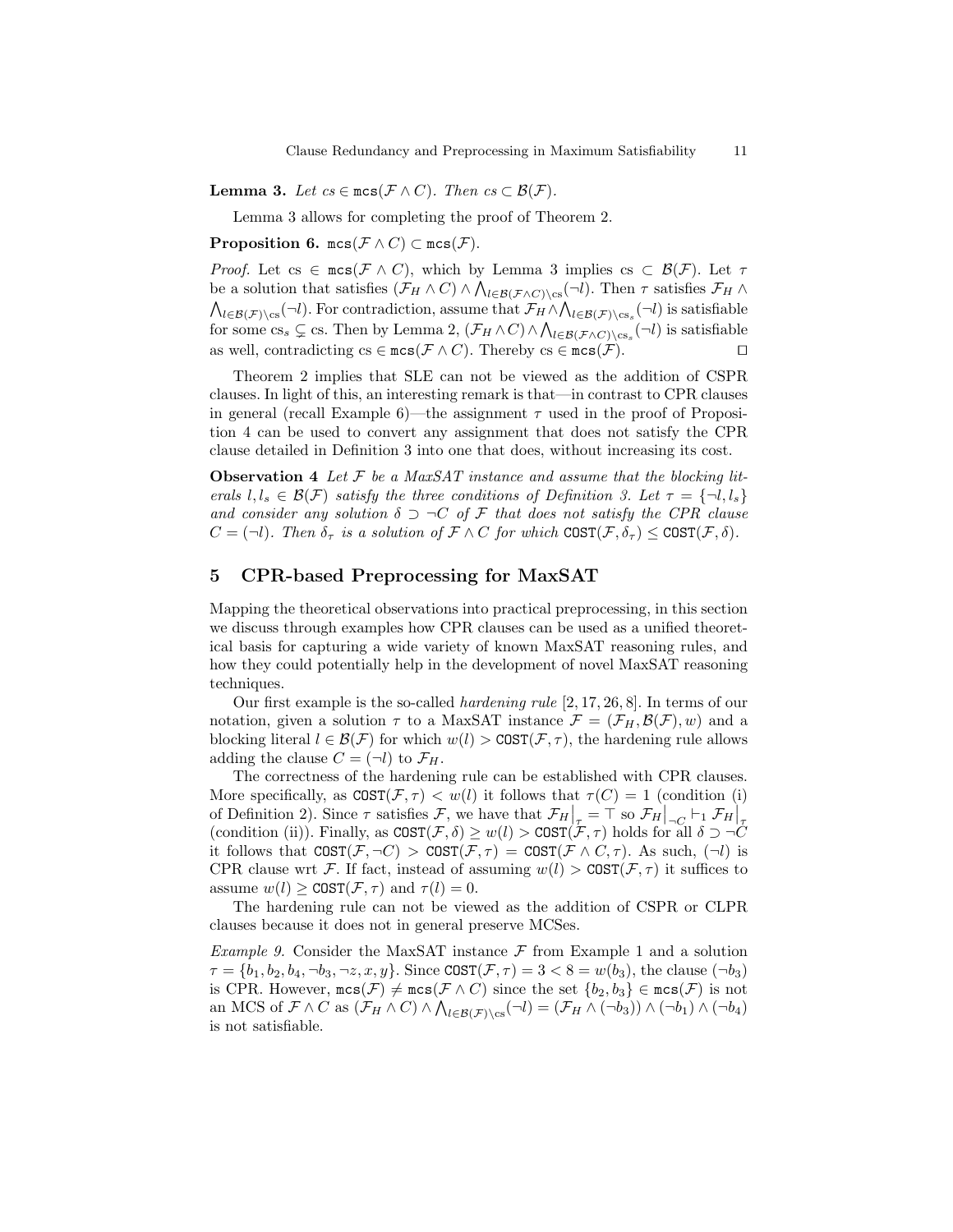Viewing the hardening rule through the lens of CPR clauses demonstrates novel aspects of the MaxSAT-liftings of propagation redundancy. In particular, instantiated in the context of SAT, an argument similar to the one we made for hardening shows that given a CNF formula F, an assignment  $\tau$  satisfying F, and a literal l for which  $\tau(l) = 0$ , the clause  $(\neg l)$  is redundant (wrt equisatisfiability). While formally correct, such a rule is not very useful for SAT solving. In contrast, in the context of MaxSAT the hardening rule is employed in various modern MaxSAT solvers and leads to non-trivial performance-improvements [4, 5].

As another example of capturing MaxSAT-centric reasoning with CPR, consider the so-called TrimMaxSAT rule [39]. Given a MaxSAT instance  $\mathcal{F} =$  $(\mathcal{F}_H, \mathcal{B}(\mathcal{F}), w)$  and a literal  $l \in \mathcal{B}(\mathcal{F})$  for which  $\tau(l) = 1$  for all solutions of  $\mathcal{F}$ , the TrimMaxSAT rule allows adding the clause  $C = (l)$  to  $\mathcal{F}_H$ . In this case the assumptions imply that all solutions of  $\mathcal F$  also satisfy C, i.e., that  $\mathcal F_H|_{\neg C}$  is unsatisfiable. As such, any assignment  $\tau$  that satisfies C and  $\mathcal{F}_H$  will also satisfy the three conditions of Definition 2 which demonstrates that  $C$  is CPR. It is, however, not CSPR since the only literal in  $C$  is blocking.

As a third example of capturing (new) reasoning techniques with CPR, consider an extension of the central variable elimination rule that allows (to some extent) for eliminating blocking literals.

**Definition 4.** Consider a MaxSAT instance F and a blocking literal  $l \in \mathcal{B}(\mathcal{F})$ . Let BBVE( $\mathcal{F}$ ) be the instance obtained by (i) adding the clause  $C \vee D$  to  $\mathcal{F}$  for every pair  $(C \vee l), (D \vee \neg l) \in \mathcal{F}_H$  and (ii) removing all clauses  $(D \vee \neg l) \in \mathcal{F}_H$ . Then  $\text{COST}(\mathcal{F}) = \text{COST}(\text{BBVE}(\mathcal{F}))$  and  $\text{mcs}(\mathcal{F}) = \text{mcs}(\text{BBVE}(\mathcal{F})).$ 

On the Limitations of CPR. Finally, we note that while CPR clauses significantly generalize existing theory on reasoning and preprocessing rules for MaxSAT, there are known reasoning techniques that can not (at least straightforwardly) be viewed through the lens of propagation redundancy. For a concrete example, consider the so-called intrinsic atmost1 technique [26].

**Definition 5.** Consider a MaxSAT instance F and a set  $L \subset \mathcal{B}(\mathcal{F})$  of blocking literals. Assume that (i)  $|\tau \cap \{\neg l \mid l \in L\}| \leq 1$  holds for any solution  $\tau$  of  $\mathcal F$  and (ii)  $w(l) = 1$  for each  $l \in L$ . Now form the instance AT-MOST-ONE(F, L) by (i) removing each literal  $l \in L$  from  $\mathcal{B}(\mathcal{F})$ , and (ii) adding the clause  $\{(\neg l) | l \in L\}$ L}  $\cup$  { $l_L$ } to F, where  $l_L$  is a fresh blocking literal with  $w(l_L) = 1$ .

It has been established that any optimal solution of AT-MOST-ONE( $\mathcal{F}, L$ ) is an optimal solution of  $\mathcal{F}$  [26]. However, as the next example demonstrates, the preservation of optimal solutions is in general not due to the clauses added being redundant, as applying the technique can affect optimal cost.

*Example 10.* Consider the MaxSAT instance  $\mathcal{F} = (\mathcal{F}_H, \mathcal{B}(\mathcal{F}), w)$  with  $\mathcal{F}_H =$  $\{(l_i) \mid i = 1 \ldots n\}, \mathcal{B}(\mathcal{F}) = \{l_1 \ldots l_n\}$  and  $w(l) = 1$  for all  $l \in \mathcal{B}(\mathcal{F})$ . Then  $|\tau \cap \tau|$  $\neg \mathcal{B}(\mathcal{F})$  = 0  $\leq$  1 holds for all solutions  $\tau$  of  $\mathcal F$  so the intrinsic-at-most-one technique can be used to obtain the instance  $\mathcal{F}^2 = AT-MOST\text{-}ONE(\mathcal{F}, \mathcal{B}(\mathcal{F})) =$  $(\mathcal{F}_H^2, \mathcal{B}(\mathcal{F}^2), w^2)$  with  $\mathcal{F}_H^2 = \mathcal{F}_H \cup \{(\neg l_1 \vee \dots \vee \neg l_n \vee l_L)\}, \mathcal{B}(\mathcal{F}^2) = \{l_L\}$  and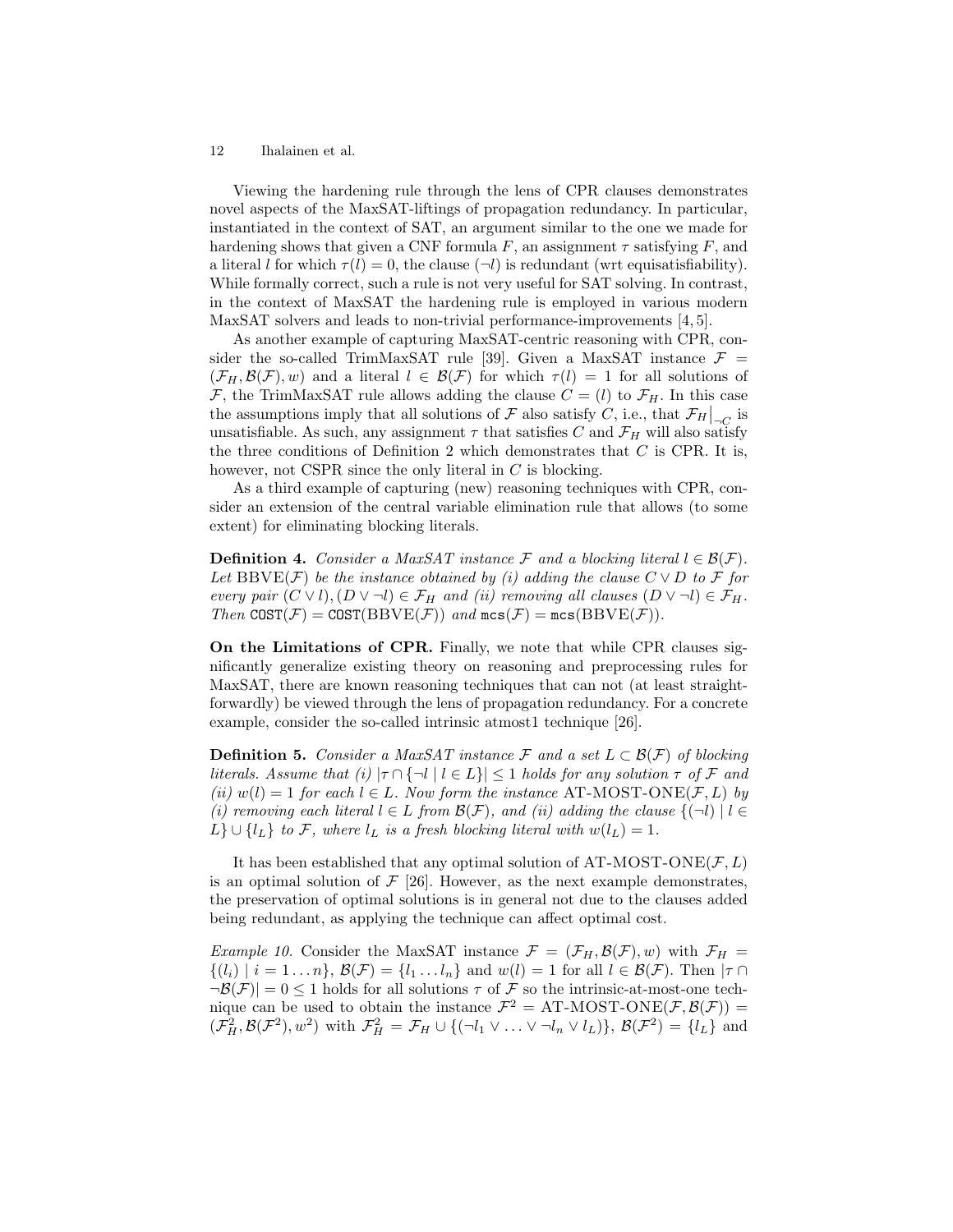$w^2(l_L) = 1$ . Now  $\delta = \{l \mid l \in \mathcal{B}(\mathcal{F})\} \cup \{l_L\}$  is an optimal solution to both  $\mathcal{F}^2$ and F for which  $1 = \text{COST}(\mathcal{F}^2, \delta) < \text{COST}(\mathcal{F}, \delta) = n$ .

Example 10 implies that the intrinsic atmost1 technique can not be viewed as the addition or removal of redundant clauses. Generalizing CPR to cover weight changes could lead to further insights especially due to potential connections with core-guided MaxSAT solving [1, 36–38].

# 6 MaxPre 2: More General Preprocesssing in Practice

Connecting to practice, we extended the MaxSAT preprocessor MaxPre [33] version 1 with support for techniques captured by propagation redundancy. The resulting MaxPre version 2, as outlined in the following, hence includes techniques which have previously only been implemented in specific solver implementations rather than in general-purpose MaxSAT preprocessors.

First, let us mention that the earlier MaxPre [33] version 1 assumes that any blocking literals only appear in a single polarity among the hard clauses. Removing this assumption—supported by theory developed in Sections 3-4 decreases the number of auxiliary variables that need to be introduced when a MaxSAT instance is rewritten to only include unit soft clauses. For example, consider a MaxSAT instance F with  $\mathcal{F}_H = \{(\neg x \lor y), (\neg y \lor x)\}\$ and  $\mathcal{F}_S =$  $\{(x),(\neg y)\}\.$  For preprocessing the instance, MaxPre 1 extends both soft clauses with a new, auxiliary variable and runs preprocessing on the instance  $\mathcal{F} =$  $\{(\neg x \lor y), (\neg y \lor x), (x \lor b_1), (\neg y \lor b_2)\}\$  with  $\mathcal{B}(\mathcal{F}) = \{b_1, b_2\}$ . In contrast, MaxPre 2 detects that the clauses in  $\mathcal{F}_S$  are unit and reuses them as blocking literals, invoking preprocessing on  $\mathcal{F} = \{(\neg x \lor y), (\neg y \lor x)\}\$ with  $\mathcal{B}(\mathcal{F}) = \{\neg x, y\}.$ 

In addition to the techniques already implemented in MaxPre 1, MaxPre 2 includes the following additional techniques: hardening [2], a variant Trim-MaxSAT [39] that works on all literals of a MaxSAT instance, the intrinsic atmost1 technique [26] and a MaxSAT-lifting of failed literal elimination [12]. In short, failed literal elimination adds the clause  $(\neg l)$  to the hard clauses  $\mathcal{F}_H$  of an instance in case unit-propagation derives a conflict in  $\mathcal{F}_H \wedge \{l\}$ . Additionally, the implementation of failed literal elimination attempts to identify implied equivalences between literals that can lead to further simplification.

For computing the solutions required by TrimMaxSAT and detecting the cardinality constraints required by intrinsic-at-most-one constraints, MaxPre 2 uses the Glucose 3.0 SAT-solver [3]. For computing solutions required by hardening, MaxPre 2 additionally uses the SatLike incomplete MaxSAT solver [34] within preprocessing. MaxPre 2 is available in open source at https://bitbucket.or g/coreo-group/maxpre2/.

We emphasize that, while the additional techniques implemented by MaxPre 2 have been previously implemented as heuristics in specific solver implementations, MaxPre 2 is—to the best of our understanding—the first stand-alone implementation supporting techniques whose correctness cannot be established with previously-proposed MaxSAT redundancy notions (i.e., SRAT). The goal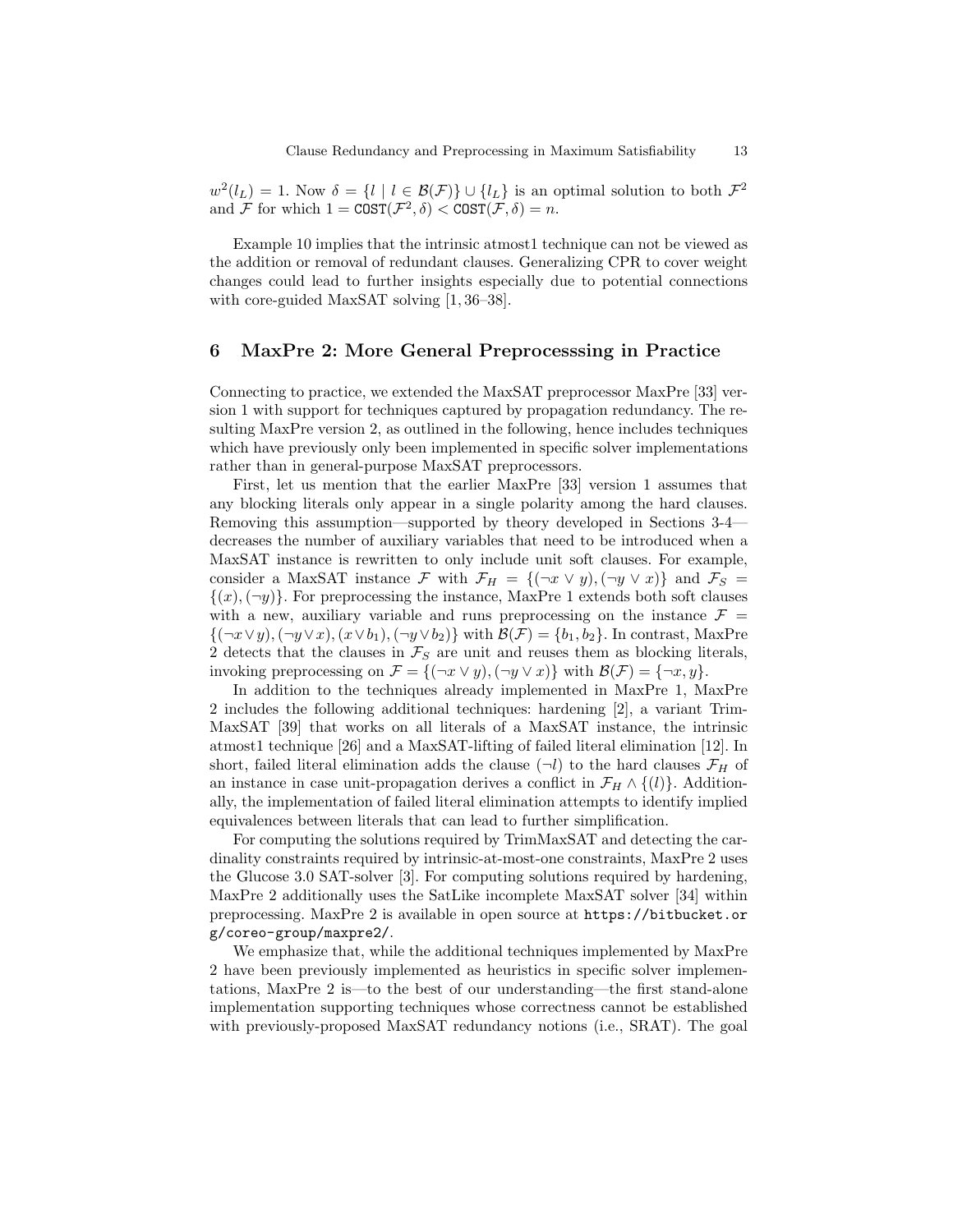of our empirical evaluation presented in the next section is to demonstrate the potential of viewing expressive reasoning techniques not only as solver heuristics, but as a separate step in the MaxSAT solving process whose correctness can be established via propagation redundancy.

# 7 Empirical Evaluation

We report on results from an experimental evaluation of the potential of incorporating more general reasoning in MaxSAT preprocessing. In particular, we evaluated both complete solvers (geared towards finding provably-optimal solutions) and incomplete solvers (geared towards finding relatively good solutions fast) on standard heterogenous benchmarks from recent MaxSAT Evaluations. All experiments were run on 2.60-GHz Intel Xeon E5-2670 8-core machines with 64 GB memory and CentOS 7. All reported runtimes include the time used in preprocessing (when applicable).

### 7.1 Impact of Preprocessing on Complete Solvers

We start by considering recent representative complete solvers covering three central MaxSAT solving paradigms: the core-guided solver CGSS [27] (as a recent improvement to the successful RC2 solver [26]), and the MaxSAT Evaluation 2021 versions of the implicit hitting set based solver MaxHS [17] and the solutionimproving solver Pacose [40]. For each solver  $S$  we consider the following variants.

- $S: S$  in its default configuration.
- S no preprocess: S with the solver's own internal preprocessing turned off (when applicable).
- $-$  S+maxpre1: S after applying MaxPre 1 using its default configuration.
- $S+$ maxpre2 no new: S after applying MaxPre 2 using the default configuration of MaxPre 1.
- $-$  S+maxpre2-w: <TECH>: S after applying MaxPre 2 using the standard configuration of MaxPre 1 and additional techniques integrated into MaxPre 2 (as detailed in Section 6) as specified by <TECH>.

More precisely,  $\langle TECH \rangle$  specifies which of the techniques HTVGR are applied: H for hardening, T and V for TrimMaxSAT on blocking and non-blocking literals, respectively, G for intrinsic-at-most-one-constraints and R for failed literal elimination. It should be noted that an exhaustive evaluation of all subsets and application orders of these techniques is infeasible in practice. Based on preliminary experiments, we observed that the following choices were promising: HRT for CGSS and MaxHS, and HTVGR for Pacose; we report results using these individual configurations.

As benchmarks, we used the combined set of weighted instances from the complete tracks of MaxSAT Evaluation 2020 and 2021. After removing duplicates, this gave a total of 1117 instances. We enforced a per-instance time limit of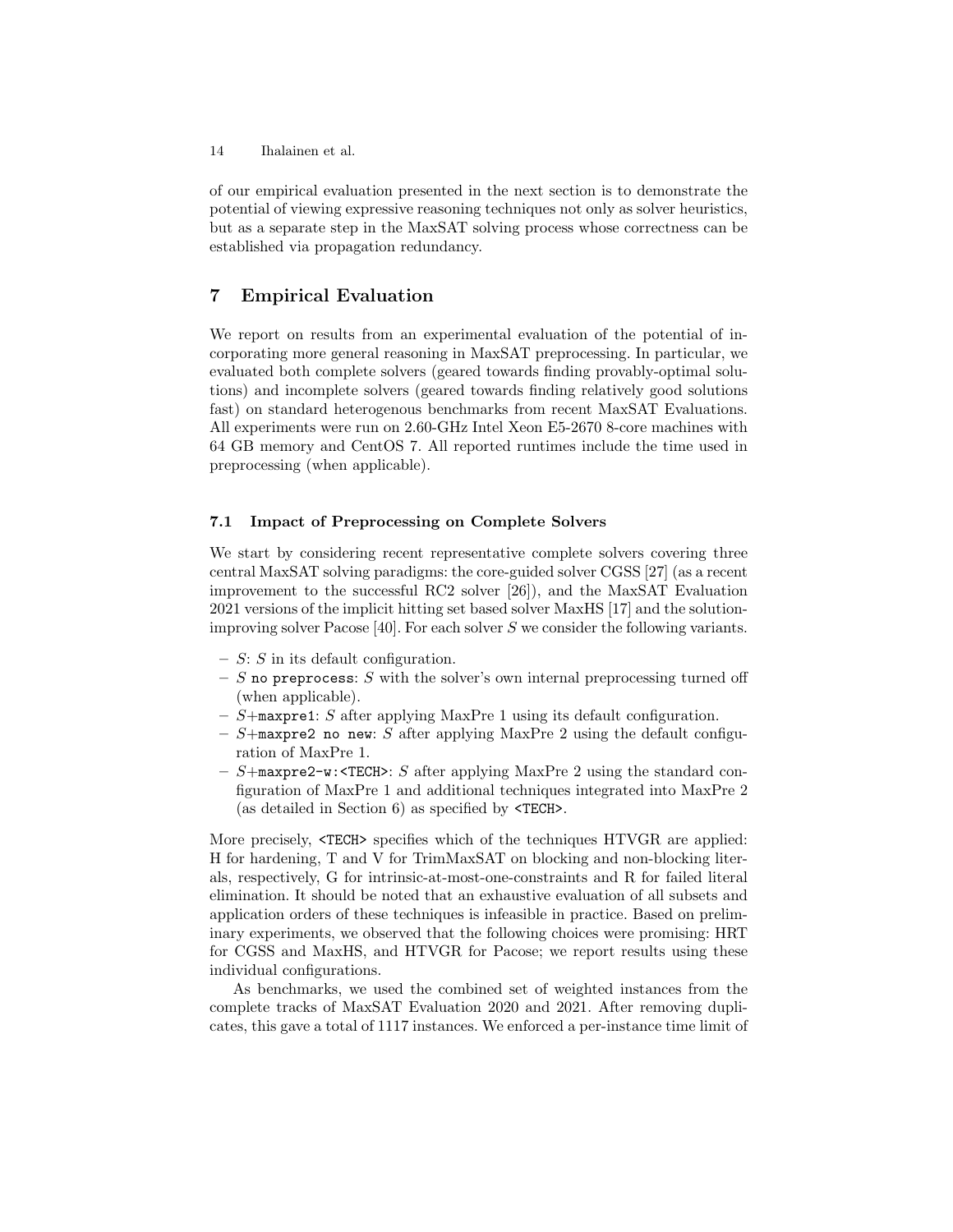

Fig. 1. Impact of preprocessing on complete solvers. For each solver, the number of instances solved within a 60-min per-instance time limit in parentheses.

60 minutes and memory limit of 32 GB. Furthermore, we enforced a per-instance 120-second time limit on preprocessing.

An overview of the results is shown in Figure 1, illustrating for each solver the number of instances solved (x-axis) under different per-instance time limits (y-axis). We observe that for both CGSS and MaxHS, S+maxpre1 and  $S+$ maxpre2-no-new leads to less instances solved compared to  $S$ . In contrast,  $S+$ maxpre2-w:HRT, i.e., incorporating the stronger reasoning techniques of Max-Pre 2, performs best of all preprocessing variants and improves on MaxHS also in terms of the number of instances solved. For Pacose, we observe that both Pacose+maxpre1 and Pacose+maxpre2 no new (without the stronger reasoning techniques) already improve the performance of Pacose, leading to more instances solved. Incorporating the stronger reasoning rules further significantly improves performance, with Pacose+maxpre2-w:HVRTG performing the best among all of the Pacose variants.

# 7.2 Impact of Preprocessing on Incomplete MaxSAT Solving

As a representative incomplete MaxSAT solver we consider the MaxSAT Evaluation 2021 version of Loandra [9], as the best-performing solver in the incomplete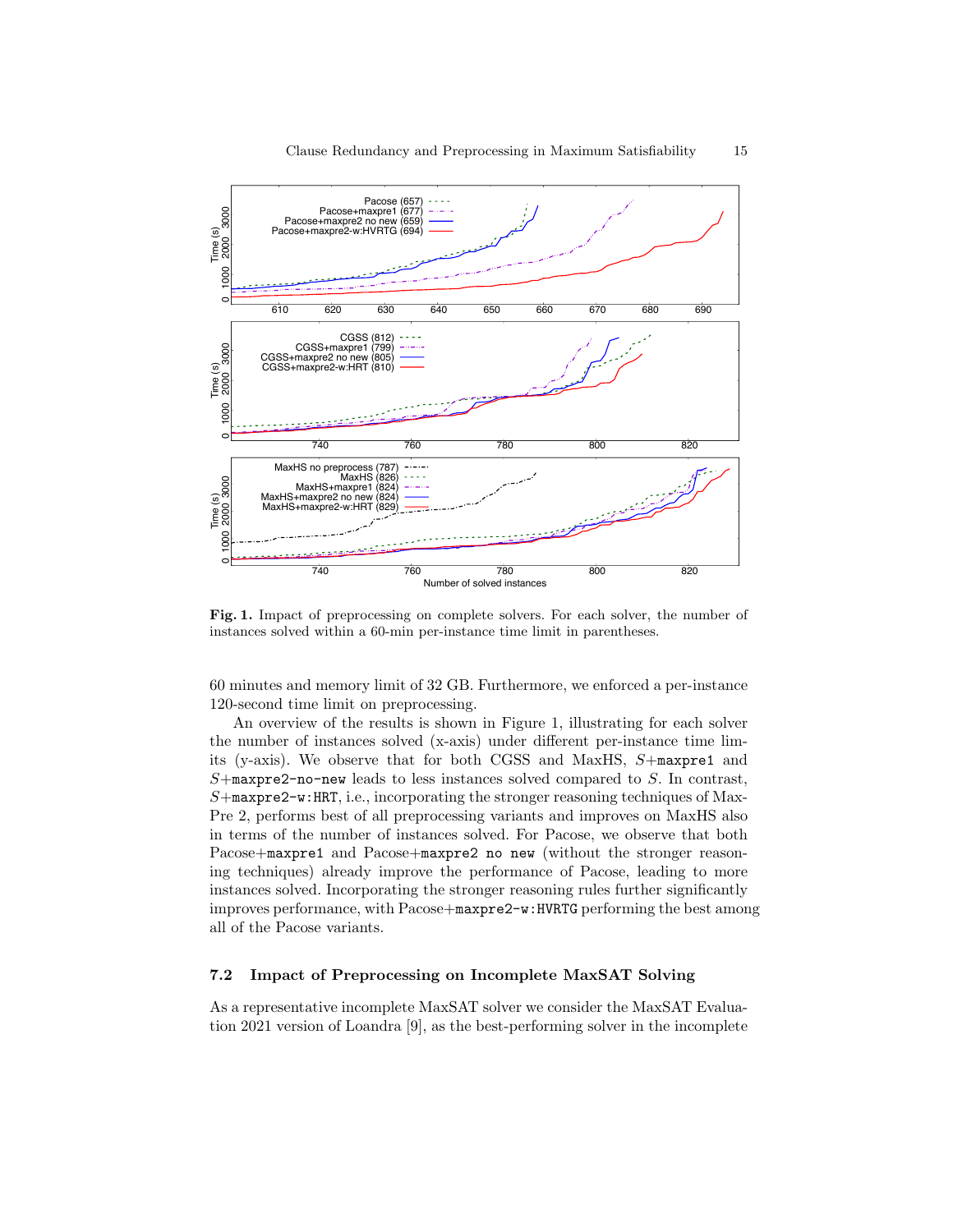| $#W$ ins         | base<br>$(\texttt{maxpre1})$ | no-prepro | maxpre2<br>no new | maxpre2-<br>w:VG |
|------------------|------------------------------|-----------|-------------------|------------------|
| base (maxpre1)   |                              | 154       | 135               | 152              |
| no-prepro        | 208                          |           | 216               | 218              |
| $maxpre2$ no new | 105                          | 143       |                   | 77               |
| maxpre2-w:VG     | 110                          | 140       | 80                |                  |
| Score<br>(avg):  | 0.852                        | 0.840     | 0.863             | 0.870            |

Table 1. Impact of preprocessing on the incomplete solver Loandra. The wins are organized column-wise, the cell on row  $X$  column  $Y$  contains the total number of instances that the solver on column  $Y$  wins over the solver on row  $X$ .

track of MaxSAT Evaluation under a 300s per-instance time limit on weighted instances. Loandra combines core-guided and solution-improving search towards finding good solutions fast. We consider the following variants of Loandra.

- base (maxpre1): Loandra in its default configuration which makes use of MaxPre 1.
- no-prepro: Loandra with its internal preprocessing turned off.
- maxpre2 no new: base with its internal preprocessor changed from MaxPre 1 to MaxPre 2 using the default configuration of MaxPre 1.
- maxpre2-w:VG: maxpre2 incorporating the additional intrinsic-at-most-one constraints technique and the extension of TrimMaxSAT to non-blocking literals (cf. Section 6), found promising in preliminary experimentation.

As benchmarks, we used the combined set of weighted instances from the incomplete tracks of MaxSAT Evaluation 2020 and 2021. After removing duplicates, this gave a total of 451 instances. When reporting results, we consider for each instance and solver the cost of the best solution found by the solver within 300 seconds (including time spent preprocessing and solution reconstruction).

We compare the relative runtime performance of the solver variants using two metrics:  $\# wins$  and the average *incomplete score*. Assume that  $\tau_x$  and  $\tau_y$ are the lowest-cost solutions computed by two solvers  $X$  and  $Y$  on a MaxSAT instance F and that  $\texttt{best-cost}(\mathcal{F})$  is the lowest cost of a solution of F found either in our evaluation or in the MaxSAT Evaluations. Then X wins over Y if  $COST(\mathcal{F}, \tau_x) < \text{COST}(\mathcal{F}, \tau_y)$ . The incomplete score, score $(\mathcal{F}, X)$ , obtained by solver X on  $\mathcal F$  is the ratio between the cost of the solution found by X and best-cost(F), i.e.,  $score(\mathcal{F}, X) = (best-cost(\mathcal{F}) + 1)/(COST(\mathcal{F}, \tau_x) + 1)$ . The score of X on  $\mathcal F$  is 0 if X is unable to find any solutions within 300 seconds.

An overview of the results is shown in Table 1. The upper part of the table shows a pairwise comparison on the number of wins over all benchmarks. The wins are organized column-wise, i.e., the cell on row  $X$  column  $Y$  contains the total number of instances that the solver on column Y wins over the solver on row X. The last row contains the average score obtained by each solver over all instances. We observe that any form of preprocessing improves the performance of Loandra, as witnessed by the fact that no-prepro is clearly the worst-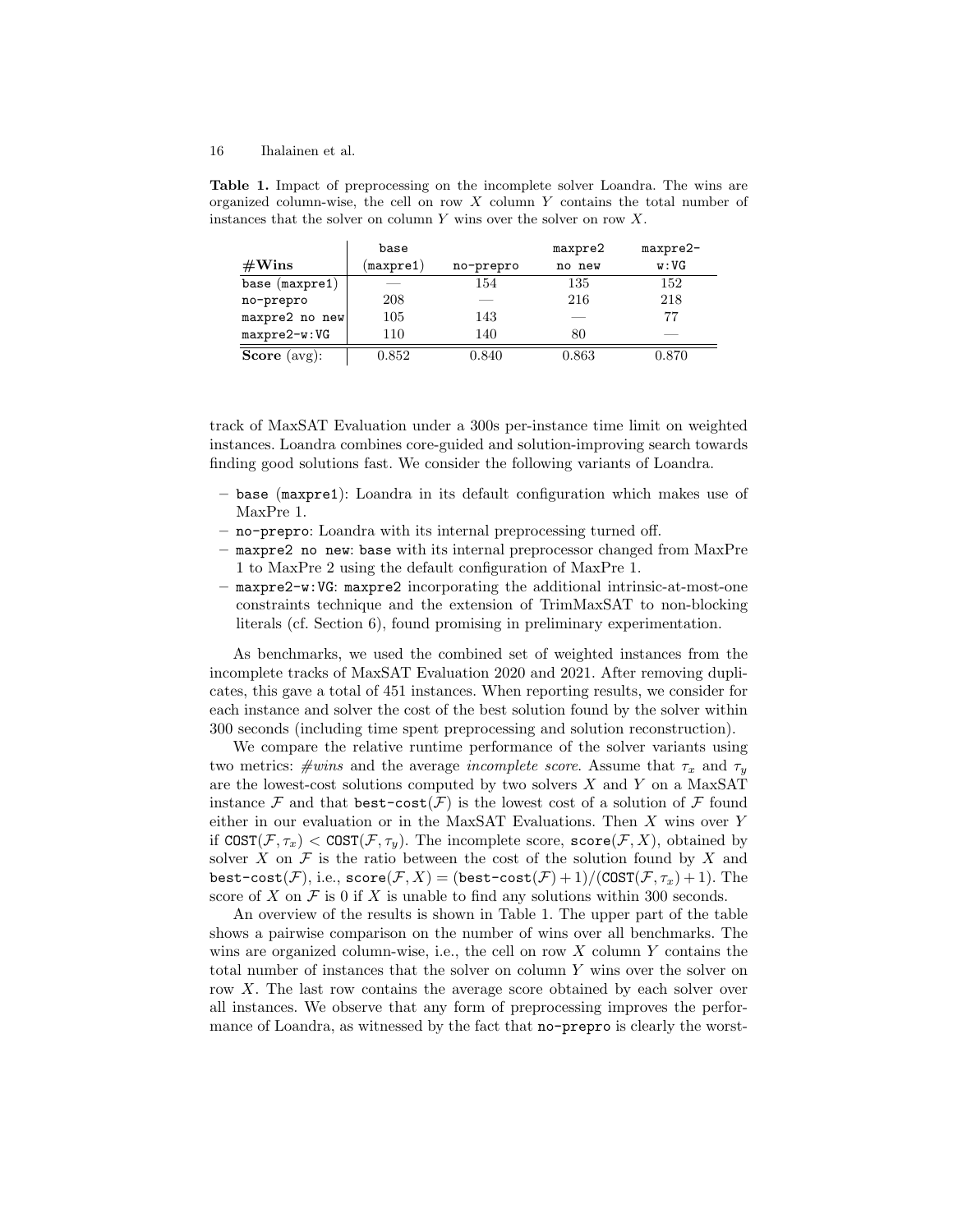

Fig. 2. Impact of preprocessing on instance size.

performing variant. The variants that make use of MaxPre 2 outperform the baseline under both metrics; both maxpre2 no new and maxpre2-w:VG obtain a higher average score and win on more instances over base. The comparison between maxpre2 no new and maxpre2-w:VG is not as clear. On one hand, the score obtained by maxpre2-w: VG is higher. On the other hand, maxpre2 no new wins on 80 instances over  $maxpre2-w:VG$  and looses on 77. This suggests that the quality of solutions computed by maxpre2-w:VG is on average higher, and that on the instances on which maxpre2 no new wins the difference is smaller.

#### 7.3 Impact of Preprocessing on Instance Sizes

In addition to improved solver runtimes, we note that MaxPre 2 has a positive effect on the size of instances (both in terms of the number of variables and clauses remaining) when compared to preprocessing with MaxPre 1; see Figure 2 for a comparison, with maxpre2-w:HRT compared to maxpre1 (left) and to original instance sizes (right).

# 8 Conclusions

We studied liftings of variants of propagation redundancy from SAT in the context of maximum satisfiability where—more fine-grained than in SAT—of interest are reasoning techniques that preserve optimal cost. We showed that CPR, the strongest MaxSAT-lifting, allows for changing minimal corrections sets in MaxSAT in a controlled way, thereby succinctly expressing MaxSAT reasoning techniques very generally. We also provided a practical MaxSAT preprocessor extended with techniques captured by CPR and showed empirically that extended preprocessing has a positive overall impact on a range of MaxSAT solvers. Interesting future work includes the development of new CPR-based preprocessing rules for MaxSAT capable of significantly affecting the MaxSAT solving pipeline both in theory and practice, as well as developing an understanding of the relationship between redundancy notions and the transformations performed by MaxSAT solving algorithms.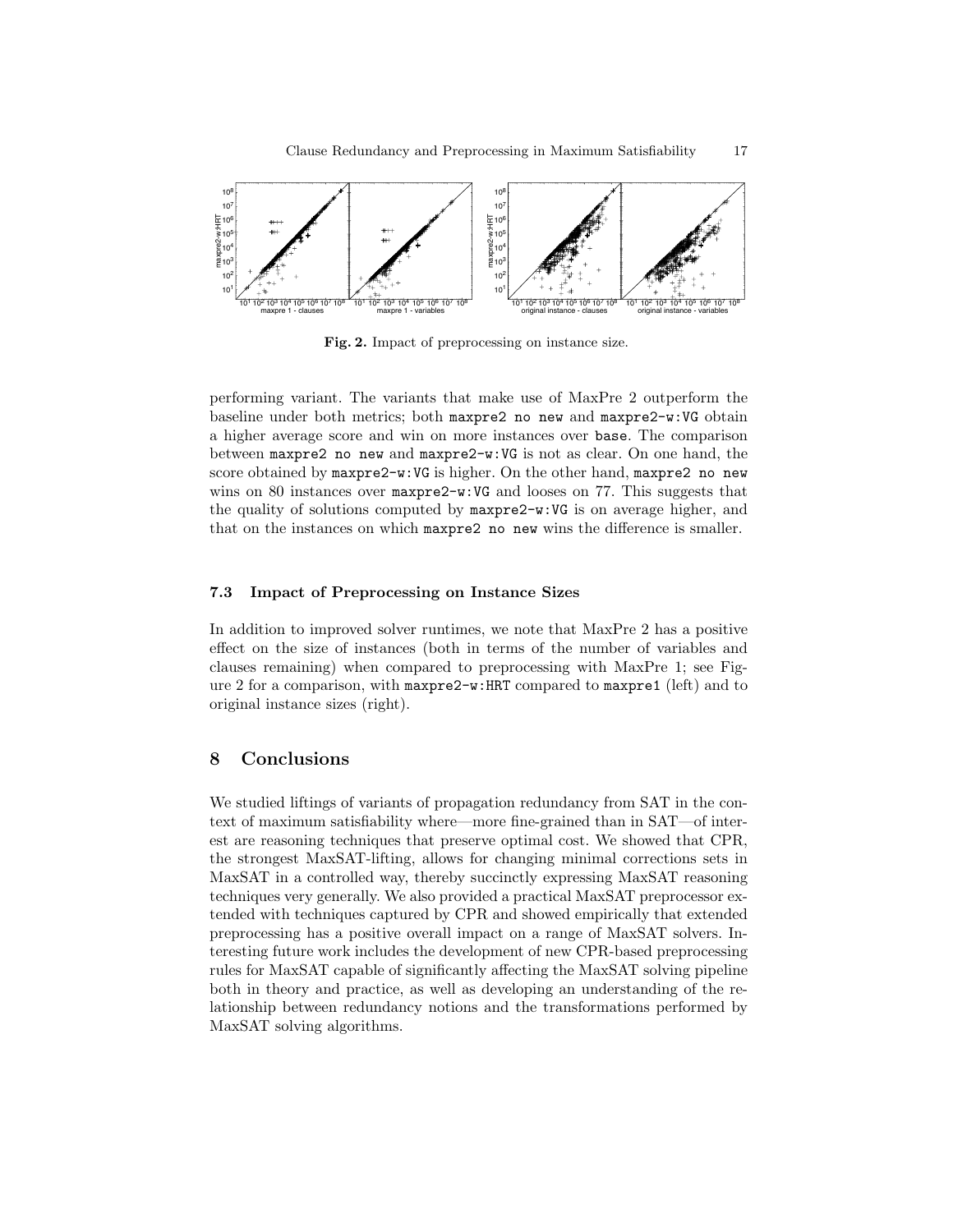# References

- 1. Ansótegui, C., Bonet, M., Levy, J.: SAT-based MaxSAT algorithms. Artificial Intelligence 196, 77–105 (2013)
- 2. Ansótegui, C., Bonet, M.L., Gabàs, J., Levy, J.: Improving SAT-based weighted MaxSAT solvers. In: Proc. CP. Lecture Notes in Computer Science, vol. 7514, pp. 86–101. Springer (2012)
- 3. Audemard, G., Simon, L.: Predicting learnt clauses quality in modern SAT solvers. In: Proc. IJCAI. pp. 399–404 (2009)
- 4. Bacchus, F., Berg, J., Järvisalo, M., Martins, R. (eds.): MaxSAT Evaluation 2020: Solver and Benchmark Descriptions, Department of Computer Science Report Series B, vol. B-2020-2. Department of Computer Science, University of Helsinki (2020)
- 5. Bacchus, F., Järvisalo, M., Martins, R. (eds.): MaxSAT Evaluation 2019: Solver and Benchmark Descriptions, Department of Computer Science Report Series B, vol. B-2019-2. Department of Computer Science, University of Helsinki (2019)
- 6. Bacchus, F., Järvisalo, M., Martins, R.: Maximum satisfiability. In: Biere, A., Heule, M., van Maaren, H., Walsh, T. (eds.) Handbook of Satisfiability, chap. 24, pp. 929–991. Frontiers in Artificial Intelligence and Applications, IOS Press (2021)
- 7. Baek, S., Carneiro, M., Heule, M.J.H.: A flexible proof format for SAT solverelaborator communication. In: Proc. TACAS. Lecture Notes in Computer Science, vol. 12651, pp. 59–75. Springer (2021)
- 8. Belov, A., Morgado, A., Marques-Silva, J.: SAT-based preprocessing for MaxSAT. In: Proc. LPAR-19. Lecture Notes in Computer Science, vol. 8312, pp. 96–111. Springer (2013)
- 9. Berg, J., Demirovic, E., Stuckey, P.J.: Core-boosted linear search for incomplete MaxSAT. In: Proc. CPAIOR. Lecture Notes in Computer Science, vol. 11494, pp. 39–56. Springer (2019)
- 10. Berg, J., Järvisalo, M.: Unifying reasoning and core-guided search for maximum satisfiability. In: Proc. JELIA. Lecture Notes in Computer Science, vol. 11468, pp. 287–303. Springer (2019)
- 11. Berg, J., Saikko, P., Järvisalo, M.: Subsumed label elimination for maximum satisfiability. In: Proc. ECAI. Frontiers in Artificial Intelligence and Applications, vol. 285, pp. 630–638. IOS Press (2016)
- 12. Bhalla, A., Lynce, I., de Sousa, J.T., Marques-Silva, J.P.: Heuristic-based backtracking for propositional satisfiability. In: Proc. EPIA. Lecture Notes in Computer Science, vol. 2902, pp. 116–130. Springer (2003)
- 13. Biere, A., Heule, M., van Maaren, H., Walsh, T.: Handbook of Satisfiability (Second Edition): Volume 336 Frontiers in Artificial Intelligence and Applications. IOS Press, Amsterdam, The Netherlands, The Netherlands (2021)
- 14. Biere, A., Järvisalo, M., Kiesl, B.: Preprocessing in SAT solving. In: Biere, A., Heule, M., van Maaren, H., Walsh, T. (eds.) Handbook of Satisfiability, chap. 9, pp. 391–435. Frontiers in Artificial Intelligence and Applications, IOS Press (2021)
- 15. Cruz-Filipe, L., Heule, M.J.H., Hunt Jr., W.A., Kaufmann, M., Schneider-Kamp, P.: Efficient certified RAT verification. In: Proc. CADE. Lecture Notes in Computer Science, vol. 10395, pp. 220–236. Springer (2017)
- 16. Cruz-Filipe, L., Marques-Silva, J., Schneider-Kamp, P.: Efficient certified resolution proof checking. In: Proc. TACAS. Lecture Notes in Computer Science, vol. 10205, pp. 118–135 (2017)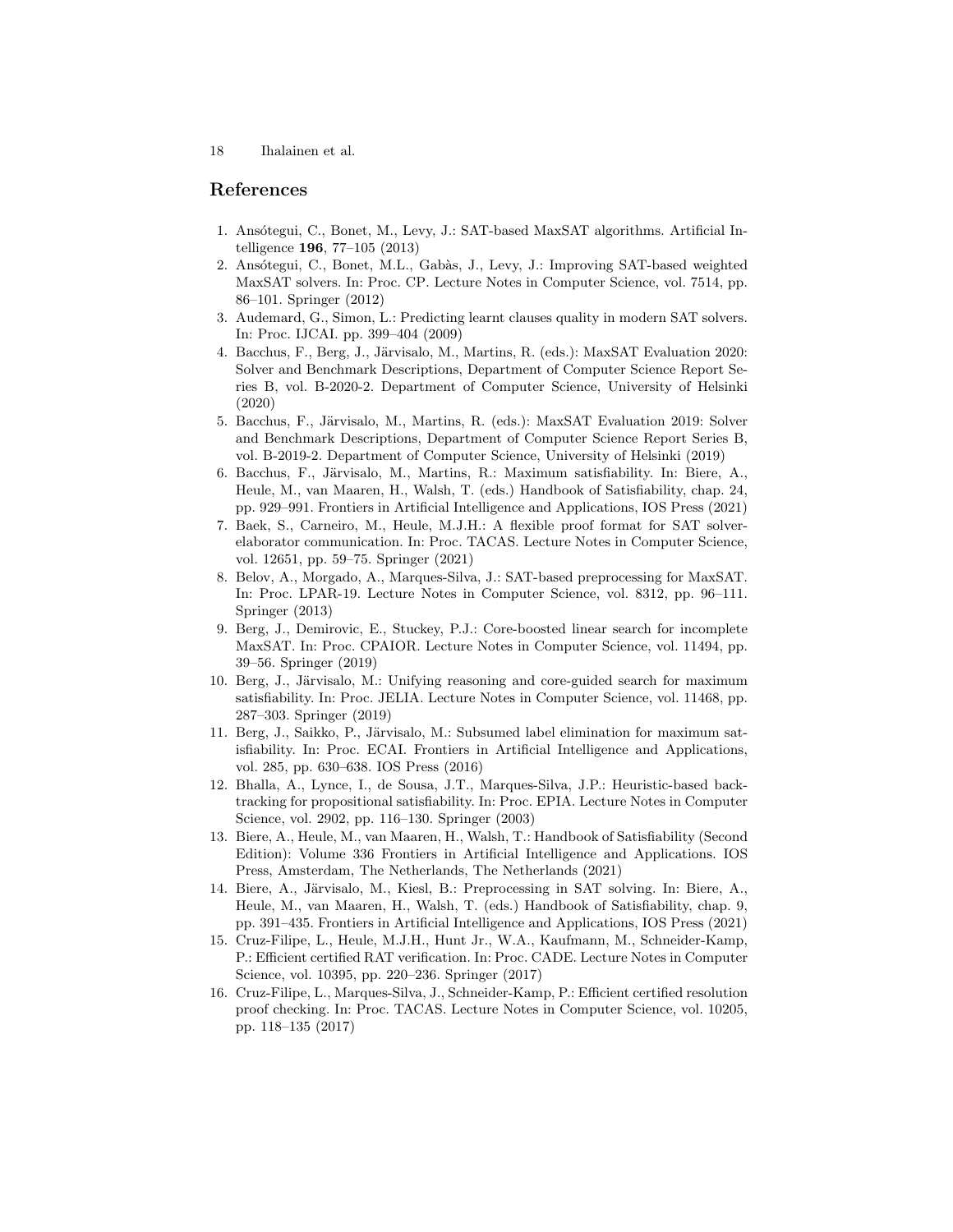- 17. Davies, J., Bacchus, F.: Exploiting the power of MIP solvers in MaxSAT. In: Proc. SAT. Lecture Notes in Computer Science, vol. 7962, pp. 166–181. Springer (2013)
- 18. Heule, M., Hunt Jr., W.A., Kaufmann, M., Wetzler, N.: Efficient, verified checking of propositional proofs. In: Proc. ITP. Lecture Notes in Computer Science, vol. 10499, pp. 269–284. Springer (2017)
- 19. Heule, M., Hunt Jr., W.A., Wetzler, N.: Bridging the gap between easy generation and efficient verification of unsatisfiability proofs. Softw. Test. Verification Reliab. 24(8), 593–607 (2014)
- 20. Heule, M., Järvisalo, M., Lonsing, F., Seidl, M., Biere, A.: Clause Elimination for SAT and QSAT. Journal of Artificial Intelligence Research 53, 127–168 (2015)
- 21. Heule, M., Kiesl, B.: The potential of interference-based proof systems. In: Proc. ARCADE@CADE. EPiC Series in Computing, vol. 51, pp. 51–54. EasyChair (2017)
- 22. Heule, M.J.H., Kiesl, B., Biere, A.: Short proofs without new variables. In: Proc. CADE. Lecture Notes in Computer Science, vol. 10395, pp. 130–147. Springer (2017)
- 23. Heule, M.J.H., Kiesl, B., Biere, A.: Strong extension-free proof systems. J. Autom. Reasoning 64(3), 533–554 (2020)
- 24. Heule, M.J.H., Kiesl, B., Seidl, M., Biere, A.: PRuning through satisfaction. In: Proc. HVC. Lecture Notes in Computer Science, vol. 10629, pp. 179–194. Springer (2017)
- 25. Hou, A.: A theory of measurement in diagnosis from first principles. Artif. Intell. 65(2), 281–328 (1994)
- 26. Ignatiev, A., Morgado, A., Marques-Silva, J.: RC2: an efficient MaxSAT solver. J. Satisf. Boolean Model. Comput. 11(1), 53–64 (2019)
- 27. Ihalainen, H., Berg, J., Järvisalo, M.: Refined core relaxation for core-guided maxsat solving. In: Proc. CP. LIPIcs, vol. 210, pp. 28:1–28:19. Schloss Dagstuhl - Leibniz-Zentrum für Informatik (2021)
- 28. Järvisalo, M., Biere, A., Heule, M.: Simulating circuit-level simplifications on CNF. J. Autom. Reason. 49(4), 583–619 (2012)
- 29. Järvisalo, M., Heule, M., Biere, A.: Inprocessing rules. In: Proc. IJCAR. Lecture Notes in Computer Science, vol. 7364, pp. 355–370. Springer (2012)
- 30. Kiesl, B., Rebola-Pardo, A., Heule, M.J.H., Biere, A.: Simulating strong practical proof systems with extended resolution. J. Autom. Reason.  $64(7)$ ,  $1247-1267$ (2020)
- 31. Kiesl, B., Seidl, M., Tompits, H., Biere, A.: Super-blocked clauses. In: Proc. IJCAR. Lecture Notes in Computer Science, vol. 9706, pp. 45–61. Springer (2016)
- 32. Kiesl, B., Seidl, M., Tompits, H., Biere, A.: Local redundancy in SAT: Generalizations of blocked clauses. Log. Methods Comput. Sci. 14(4) (2018)
- 33. Korhonen, T., Berg, J., Saikko, P., Järvisalo, M.: MaxPre: An extended MaxSAT preprocessor. In: Proc. SAT. Lecture Notes in Computer Science, vol. 10491, pp. 449–456 (2017)
- 34. Lei, Z., Cai, S.: Solving (weighted) partial MaxSAT by dynamic local search for SAT. In: Proc. IJCAI. pp. 1346–1352. ijcai.org (2018)
- 35. Li, C., Many`a, F.: MaxSAT, Hard and Soft Constraints. In: Biere, A., Heule, M., van Maaren, H., Walsh, T. (eds.) Handbook of Satisfiability, pp. 613–631. IOS Press (2009)
- 36. Morgado, A., Dodaro, C., Marques-Silva, J.: Core-guided MaxSAT with soft cardinality constraints. In: Proc. CP. Lecture Notes in Computer Science, vol. 8656, pp. 564–573. Springer (2014)